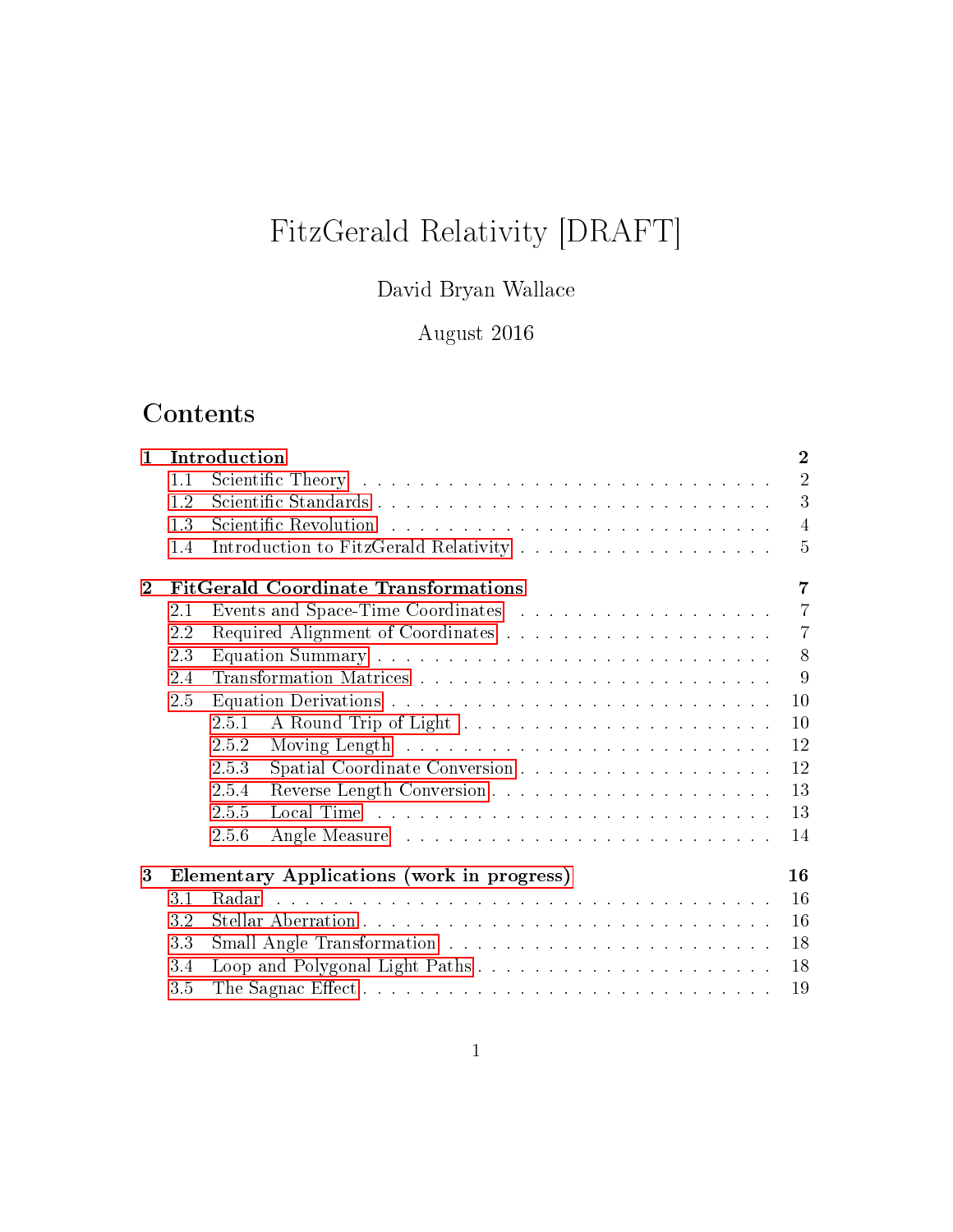|                | 3.6                                           |                                                                          | 19                   |  |  |  |
|----------------|-----------------------------------------------|--------------------------------------------------------------------------|----------------------|--|--|--|
|                |                                               | 3.6.1<br>Special Case $\#$ 1: Zero Barycenter Velocity and Invariant     | 21                   |  |  |  |
|                |                                               | Special Case $\#$ 2: Non-Zero Barycenter Velocity and Invariant<br>3.6.2 | 21                   |  |  |  |
| $\overline{4}$ | 4.1<br>4.2<br>4.3                             | <b>Velocity Transformation</b>                                           | 21<br>21<br>21<br>22 |  |  |  |
| $\bf{5}$       |                                               | Length Standardization and the Physics of Length Contraction             | 24                   |  |  |  |
| 6              | Falsifications                                |                                                                          |                      |  |  |  |
| $\bf{I}$<br>7  |                                               | Applications<br>The Experiment of Michelson and Morley                   | 25<br>25             |  |  |  |
| 8              | Maxwell's Electromagnetic Theory<br>25        |                                                                          |                      |  |  |  |
| 9              |                                               | An Empirical Method for Determining Absolute Velocity                    | 25                   |  |  |  |
|                |                                               | <b>10 Stellar Aberration</b>                                             | 25                   |  |  |  |
|                |                                               | 11 The Theory of Mass, Inertia and Gravity                               | 25                   |  |  |  |
|                |                                               | 12 Orbital Dynamics                                                      | 25                   |  |  |  |
|                |                                               | <b>13 Particle Physics</b>                                               | 25                   |  |  |  |
|                | 14 The Theory of Atomic and Molecular Spectra |                                                                          |                      |  |  |  |

## <span id="page-1-0"></span>1 Introduction

## <span id="page-1-1"></span>1.1 Scientific Theory

The ancients created myths populated with fantastic entities, extraordinarly persons, and gods. These memorable stories created a language for describing why things are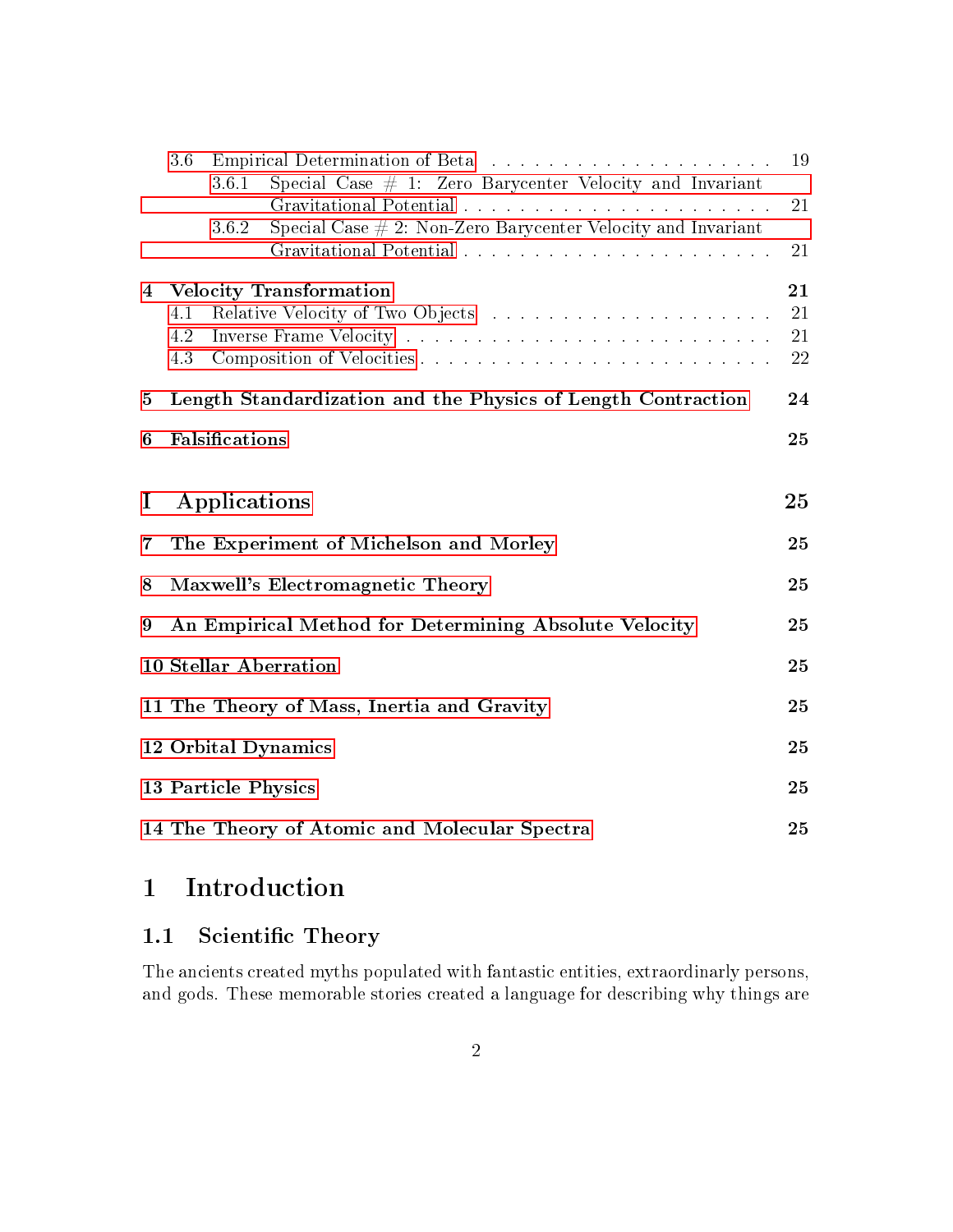as they are, and they guided expectation. This is what theories do, too. They create an idiom for discussion and prompt more or less useful expectation. These are respectively the normative, (prescriptive,) and the positive, (descriptive or predictive,) aspects of theory. Some theory, like music theory, is almost purely normative. Mathematical theories, like group theory, set theory, and graph theory, are purely normative. Newton's second law was normative in that it created a way to quanitfy force in terms of existing metrics for time, distance and mass. Most scientific theory is both normative and positive. Modern scientific theories are myths of today; they are stories that model reality in our thought but are never the reality itself.

#### <span id="page-2-0"></span>1.2 Scientific Standards

Scientific theory is supposed to meet certain requirements: logical self-consistency, usefulness, testability. How do these criteria apply to normative and positive parts of a theory?

Intelligibility and logical self-consistency are required of the normative part of a theory. These are supported by a principle, Ockham's razor, associated with William of Ockham (c. 1287–1347), "Entities must not be multiplied beyond necessity," meaning the number of entities created or assumptions made is best kept to a minimum. Humorously stated, a theory should be as simple as possible but no simpler.

Testability, sometimes called falsiability, pertains to the positive part of theory as clarified by Karl Popper  $(1902 - 1994)$ , eminent philosopher of science.

- 1. It is easy to obtain confirmations, or verifications, for nearly every theory  $\frac{1}{\sqrt{1-\frac{1}{\sqrt{1-\frac{1}{\sqrt{1-\frac{1}{\sqrt{1-\frac{1}{\sqrt{1-\frac{1}{\sqrt{1-\frac{1}{\sqrt{1-\frac{1}{\sqrt{1-\frac{1}{\sqrt{1-\frac{1}{\sqrt{1-\frac{1}{\sqrt{1-\frac{1}{\sqrt{1-\frac{1}{\sqrt{1-\frac{1}{\sqrt{1-\frac{1}{\sqrt{1-\frac{1}{\sqrt{1-\frac{1}{\sqrt{1-\frac{1}{\sqrt{1-\frac{1}{\sqrt{1-\frac{1}{\sqrt{1-\frac{1}{\sqrt{1-\frac{1}{\sqrt{1-\frac{1}{\sqrt{1-\frac{1}{\$
- 2. Confirmations should count only if they are the result of risky predictions; that is to say, if, unenlightened by the theory in question, we should have expected an event which was incompatible with the  $theory$  — an event which would have refuted the theory.
- 3. Every "good" scientific theory is a prohibition: it forbids certain things to happen. The more a theory forbids, the better it is.
- 4. A theory which is not refutable by any conceivable event is nonscientific. Irrefutability is not a virtue of a theory (as people often think) but a vice.
- 5. Every genuine test of a theory is an attempt to falsify it, or to refute it. Testability is falsiability; but there are degrees of testability: some theories are more testable, more exposed to refutation, than others; they take, as it were, greater risks.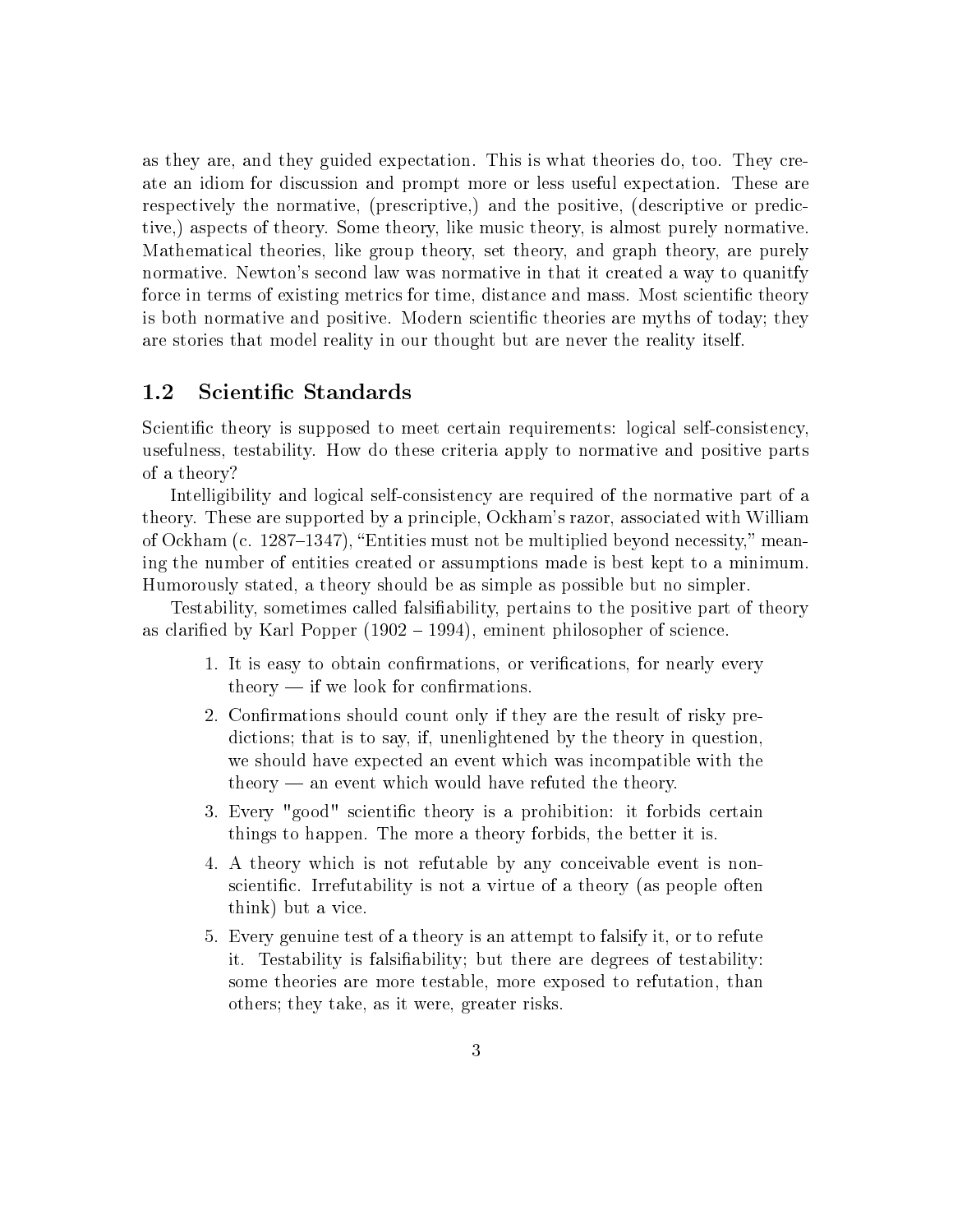- 6. Confirming evidence should not count except when it is the result of a genuine test of the theory; and this means that it can be presented as a serious but unsuccessful attempt to falsify the theory. (I now speak in such cases of "corroborating evidence.")
- 7. Some genuinely testable theories, when found to be false, are still upheld by their admirers  $\frac{1}{\sqrt{2}}$  for example by introducing ad hoc some auxiliary assumption, or by reinterpreting the theory ad hoc in such a way that it escapes refutation. Such a procedure is always possible, but it rescues the theory from refutation only at the price of destroying, or at least lowering, its scientific status. (I later described such a rescuing operation as a "conventionalist twist" or a "conventionalist stratagem.")

One can sum up all this by saying that the criterion of the scientific status of a theory is its falsifiability, or refutability, or testability.<sup>[1](#page-3-1)</sup>

Of course, no one considers refuting music theory.

The "conventionalist strategem" to handle falsification is a not uncommon stopgap when a satisfactory replacement theory has not yet been crafted.

Usefulness is realized from the conjunction of normative and positive parts. The normative aspect of a relativity theory must provide a consistent metrical framework for description, (positive part,) of events in the physical world, in particular, of the time and place of any event. It must provide a foundation for precise, lucid description of physical phenomena and of the physical laws and theories we construct to explain them. Its applicability must extend to any frame of reference.

Alternative theories may co-exist. A relativity theory must be judged first on whether it is self-consistent, then on whether its positive elements have withstood all tests, only then on usefulness or ease of use. A novel theory of relativity has an extra burden inasmuch as novelty compromises ease of use.

#### <span id="page-3-0"></span>1.3 Scientific Revolution

What happens when a theory is falsified? This question was brilliantly answered by Thomas Kuhn in his book The Structure of Scientific Revolutions. The surprising answer, (with only slight hyperbole,) is, "nothing." Kuhn's study of historical cases reveals that normal science tends to be tightly focused on working within the

<span id="page-3-1"></span><sup>&</sup>lt;sup>1</sup> Karl Popper, Conjectures and Refutations, London: Routledge and Keagan Paul, 1963, pp. 33-39; from Theodore Schick, ed., Readings in the Philosophy of Science, Mountain View, CA: Mayfield Publishing Company, 2000, pp. 9-13.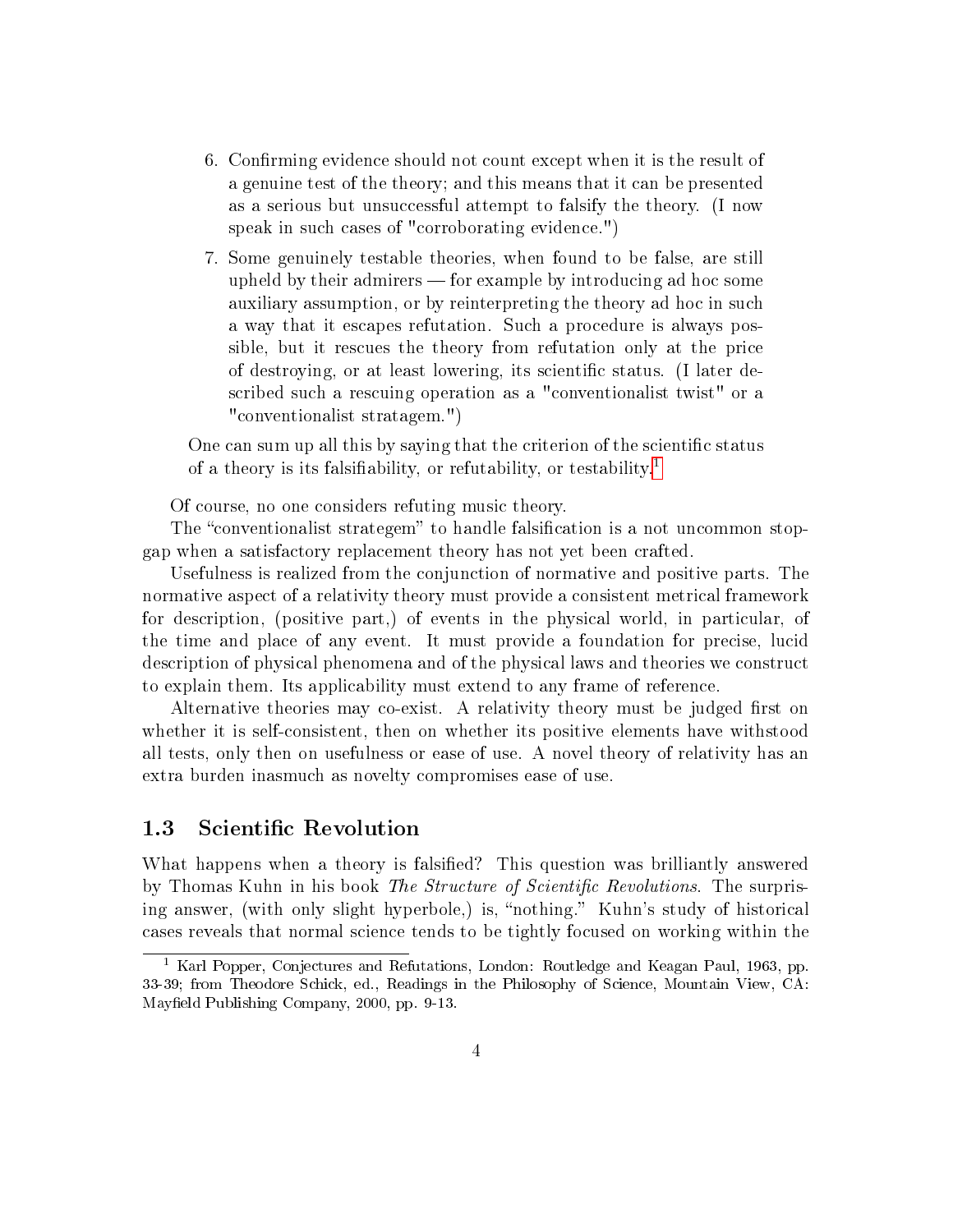prevailing paradigm. Evidence that a theory is false tends to be ignored, dismissed as flawed, dismissed as paradoxical, rationalized with a conventionalist twist and so forth. Most efforts are aimed at confirming the prevailing theory, evaluating parameters of the theory, and finding new applications of the theory. When a revolutionary new theory replaces an old theory it is largely the dying off of the old guard as a younger generation embraces the new theory. Perhaps, having a replacement theory ready to go when the old theory is discredited would facilitate a break from that unfortunate pattern.

Special relativity theory had vulnerabilities. The Lorentz transformation of event coordinates successively from frame to frame with non-parallel relative velocities produced absurd results when the last transformation closed a loop.[2](#page-4-1) A corollary of special relativity, that one way speed of light is the same in every direction for every inertial frame, can be experimentally tested.<sup>[3](#page-4-2)</sup> FitzGerald relativity is herein proposed to be the successor to Einstein's untenable special relativity theory.

#### <span id="page-4-0"></span>1.4 Introduction to FitzGerald Relativity

It is well known that Heinrich Anton Lorentz acknowledged the priority of George Francis FitzGerald in suggesting the Michelson Morley experiment of 1887 might be explained by contraction of material bodies due to their velocity relative to the luminiferous ether. The transformation equations of Albert Einstein's special relativity (1905) are in consequence sometimes called the Lorentz-FitzGerald transformations. Yet, these three held different concepts.

FitzGerald conjectured in 1889:

. . . that almost the only hypothesis that can reconcile this . . . is that the length of material bodies changes, according as they are moving through the ether or across it, by an amount depending on the square of the ratio of their velocity to that of light. We know that electric forces are affected by the motion of the electrified bodies relative to the ether, and it seems a not improbable supposition that the molecular forces are affected by the motion, and that the size of a body alters consequently.<sup>[4](#page-4-3)</sup>

This remarkable conjecture anticipated recognition that chemical bonds are electromagnetic in nature and suggested that length contraction consequently occurs across

<span id="page-4-1"></span><sup>2</sup>[Wallace, D. B., "Refutation of Lorentz-Einstein Special Relativity" academia.edu, 26 December](https://www.academia.edu/30614656/Refutation_of_Lorentz-Einstein_Special_Relativity) [2016](https://www.academia.edu/30614656/Refutation_of_Lorentz-Einstein_Special_Relativity)

<span id="page-4-3"></span><span id="page-4-2"></span><sup>3</sup>[Wallace, D. B., "A Revealing Test of the Compatibility of Special Relativity Postulates"](https://www.academia.edu/13004395/A_Revealing_Test_of_the_Compatibility_of_Special_Relativity_Postulates) <sup>4</sup>FitzGerald, G. F., "The Ether and the Earth's Atmosphere," Science v. XIII No. 328, p. 390,

<sup>1889</sup>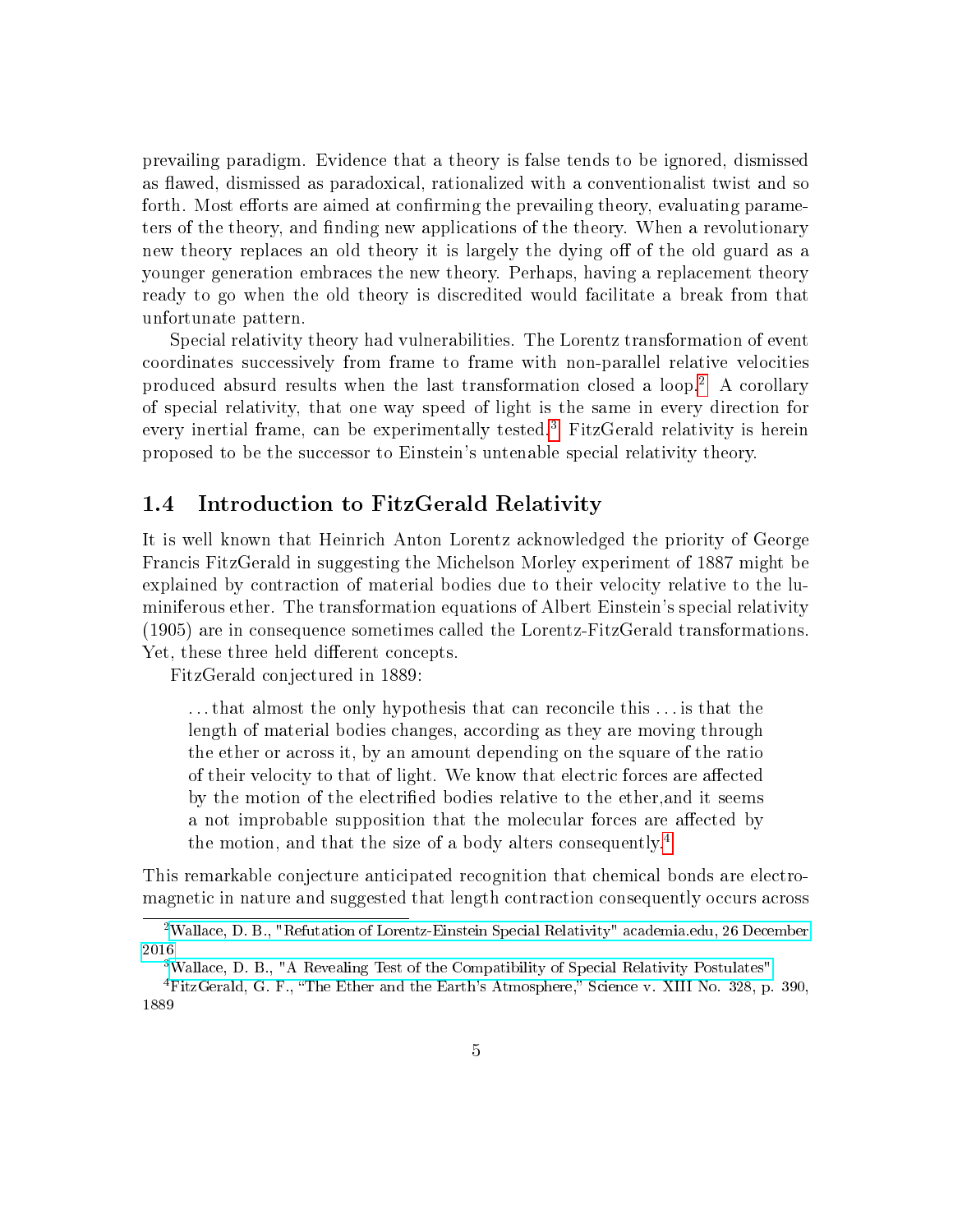as well as along the direction of motion. It thus uniquely offers a physical explanation of Michelson's and Morley's null result.

The electromagnetic field is not a material substance, but its reality is evident. According to Maxwell's theory of electromagnetism, disturbances in the electromagnetic field are propagated isotropically at a constant speed  $c$  in free space. The medium of this propagation is the field itself, not some ethereal substance. Speculation about a dragged or deformed luminiferous ether was triggered by the surprising outcome of the Michelson Morley experiment. Michelson expected that the round trip of light between two points on a stone slab of presumed stable dimensions, would take longer if the stone slab were moving relative to the ether, by the factor  $1/(1-v^2/c^2)$ if the points were aligned parallel to their velocity  $\overrightarrow{v}$ , and by  $1/\sqrt{1-v^2/c^2}$  if aligned perpendicular to the velocity. However, he observed no discernable difference.

The purport of FitzGerald's conjecture was that the two points were not a fixed distance apart as Michelson had supposed; rather, that the forces holding a material body together were electromagnetic, (a novel idea in itself,) and governed the material dimensions of the stone slab causing contraction by the factor  $1 - v^2/c^2$  along the direction of motion and by  $\sqrt{1 - v^2/c^2}$  perpendicular to it; thus cancelling the expected change in round trip time.

In their attempts to account for the Michelson Morley null result, both Lorentz and FitzGerald related the length contraction of their conjectures to velocity relative to an absolute frame of reference, the luminiferous ether, characterized by isotropy of one way light speed. Lorentz, unlike Einstein, was not committed to zero transverse contraction, but noted that any deformation related to velocity must have a longitudinal to transverse ratio of  $\sqrt{1 - v^2/c^2}$ .

Einstein rejected the notion of a luminiferous ether. He declared "absolute rest" meaningless and considered velocity to be strictly relative. Einstein, by his own testimony, was unfamiliar with the Michelson Morley experiment when he wrote his special relativity paper. He envisioned trying to measure the speed of light using clocks, though clocks of that day were nowhere near stable and accurate enough for the purpose. His special relativity was a speculation without supporting experimental evidence.

FitzGerald died in 1901, prior to the advent of special relativity. He did not include equations in his brief conjecture. From his words, however, a different set of transformation equations is easily constructed. From these FitzGerald equations an entirely new theory of relativity unfolds, no less empirically successful, more intuitive, free of ambiguities and paradoxes and incorporating the notion of absolute rest. Detailed description of this FitzGerald relativity is the subject of this paper.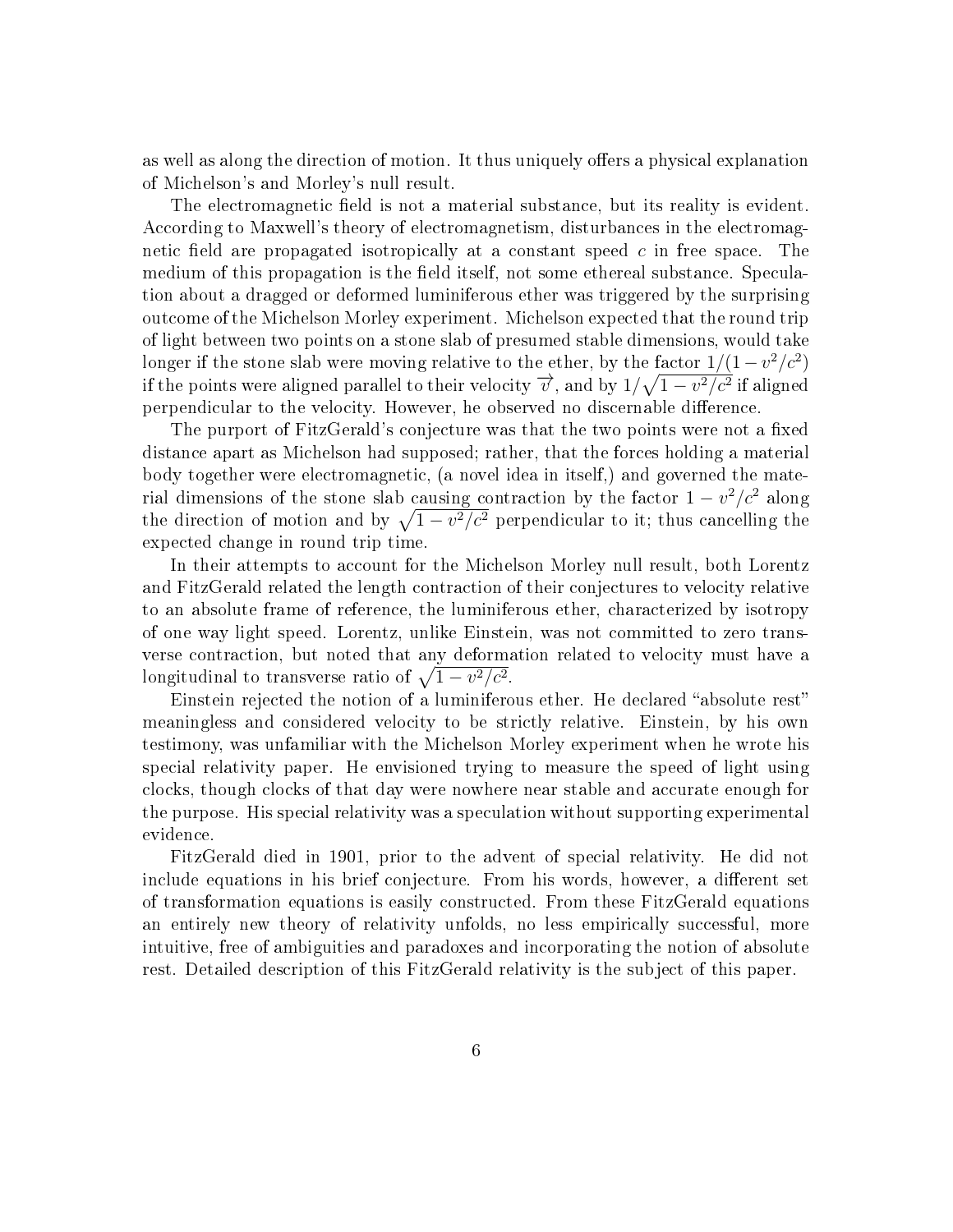## <span id="page-6-0"></span>2 FitGerald Coordinate Transformations

#### <span id="page-6-1"></span>2.1 Events and Space-Time Coordinates

In keeping with the instincts of FitzGerald and Lorentz, only one inertial frame of reference, called the rest frame, will be deemed absolutely stationary so that light speed is isotropic, i. e. the same in every direction. Throughout this paper, reference will be made to local frames of reference, each being fully specified by its origin and its constant velocity relative to the rest frame. The absolute velocity of a local frame will usually be given as the ratio of its velocity to the speed of light,  $\vec{\beta} = \frac{\vec{x}}{6}$  $\frac{v}{c}$ . Local frames differing in choice of origin still demarcate the same inertial frame if the coordinate origins have the same velocity relative to the rest frame.

Time is understood to be one thing, not a different thing in each frame of reference. All clocks are to be synchronized in the rest frame. The use of local time synchronization, based on the assumption that light signals between the local origin and the clock take the same time in each direction, is deprecated as a ction in all but the rest frame where it is strictly true; however, the likelihood that the practice will continue compels inclusion of a transformation between local time and rest frame time. Current international time standards are synchronized in the earth center inertial frame because earth rotation puts clocks around the world in different inertial frames; they could as well use the rest frame.

Discussions of light and time will be idealized with light speed always c relative to the rest frame, and clock rate the same for all clocks regardless of motion or position.

As a point has three spatial coordinates,  $(x, y, z)$ , an event has four coordinates,  $(x, y, z, t)$ , three of space and one of time. The spatial coordinate values are frame of reference specic because spatial coordinates will be in local length units. The coordinates of an event E are usually given as absolute  $(E_0$  relative to the rest frame,) or local  $(E_\beta \text{ local length with rest frame time,})$  but may for special purposes be either fully local including local time  $(E_{\beta\text{,local}})$  or rest frame metrics relative to a local origin  $(E_{\beta,0}$  subscript order being frame-of-reference, metric.)

#### <span id="page-6-2"></span>2.2 Required Alignment of Coordinates

Lorentz equations of special relativity and FitzGerald equations both transform space-time coordinates of an event relative to one inertial coordinate system into the space-time coordinates of the same event relative to another. Both require the x-axes of the two systems to coincide and the other axes to be parallel. Only the FitzGerald equations also require that one frame be the rest frame and that the other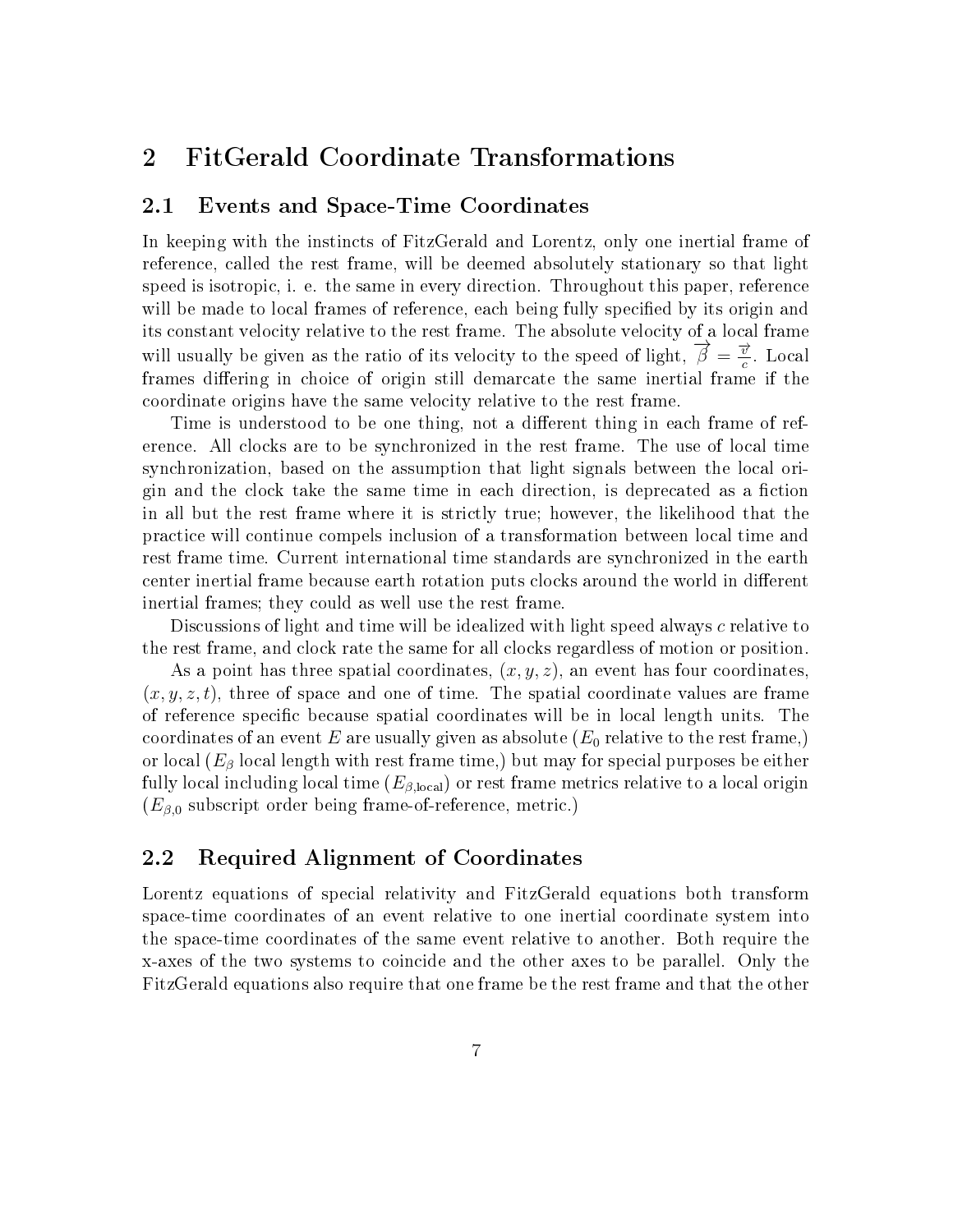frame use rest frame time rather than local time. "Rest frame" is deemed meaningless in special relativity. Both Lorentz and FitzGerald equations require the origins to coincide at time zero; this puts a constraint on origin choice for Lorentz equations,[5](#page-7-1) but not for FitzGerald equations.

In special relativity, the velocity variable of the Lorentz equations is the velocity of one inertial frame relative to another. The length contraction and time dilation are held to be virtual and frame of reference dependent. The same equations serve as the inverse transformation. Thus special relativity denies the uniqueness of the rest frame. The normative definitions included in special relativity preclude identification of an absolute rest frame.

The velocity variable  $v_0$  of the FitzGerald equations is velocity in the positive x-direction relative to absolute rest; in FitzGerald relativity it is possible to deduce absolute velocity from empirical tests, (see section [9.](#page-24-4)) Length contraction is understood to be actual contraction of condensed matter. The contraction of moving solid length standards produces a virtual lengthening of spatial distance as compared to rest frame measure. All frames share rest frame time so there is no time dilation.<sup>[6](#page-7-2)</sup> The reverse transformation is distinct from the forward transformation.<sup>[7](#page-7-3)</sup> The frame of reference of a variable will be indicated by a subscript, usually the frame's velocity as a fraction of light speed, e. g.  $\phi_{\beta}$ , with a subscript zero for the absolute rest frame, e. g.  $\phi_0$ .

#### <span id="page-7-0"></span>2.3 Equation Summary

The name of a vector will represent the magnitude of the vector unless clearly shown as a vector, e. g.  $\overrightarrow{\beta}$ .

Here for comparison are the equations.

Lorentz Equations FitzGerald Equations

| $\beta \equiv \frac{v}{c}$                 | $\beta \equiv \frac{v_0}{c}$               |
|--------------------------------------------|--------------------------------------------|
| $\gamma \equiv \frac{1}{\sqrt{1-\beta^2}}$ | $\gamma \equiv \frac{1}{\sqrt{1-\beta^2}}$ |

<span id="page-7-1"></span><sup>5</sup>When local time is used, the local origin must be a point where local time coincides with rest frame time.

<span id="page-7-3"></span><span id="page-7-2"></span> ${}^{6}$ Clock rate changes are not conflated with time rate changes.

<sup>7</sup>Rest frame is considered un-transformed, so "forward" is from rest frame to moving frame, and "reverse" restores rest frame.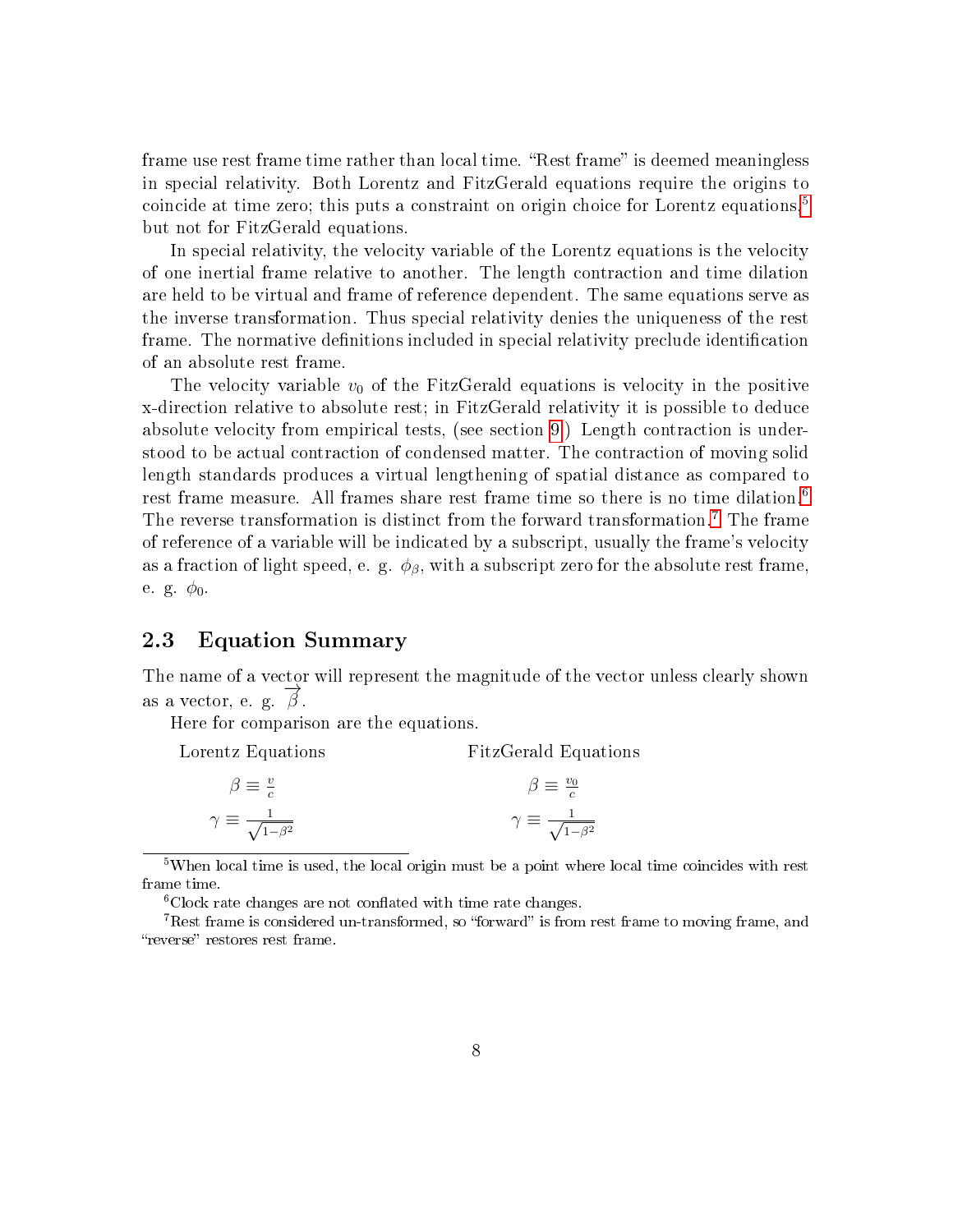|                                                    | Forward                                                                              |      | Reverse                                                                                |                    |
|----------------------------------------------------|--------------------------------------------------------------------------------------|------|----------------------------------------------------------------------------------------|--------------------|
| $t_B = \gamma \left(t_A - \frac{vx_A}{c^2}\right)$ | $t=t$                                                                                |      | $t=t$                                                                                  |                    |
| $x_B = \gamma(x_A - vt_A)$                         | $x_{\beta} = \gamma^2 (x_0 - \beta ct)$                                              | (15) | $x_0 = \frac{x_\beta}{\gamma^2} + \beta ct$                                            | (18)               |
| $y_B = y_A$                                        | $y_\beta = \gamma y_0$                                                               | (16) | $y_0 = \frac{y_\beta}{\gamma}$                                                         | (19)               |
| $z_B = z_A$                                        | $z_{\beta} = \gamma z_0$                                                             | (17) | $z_0=\frac{z_\beta}{\gamma}$                                                           | $\left( 20\right)$ |
| Local time:                                        | $t_{\beta} = \gamma^2 \left(t_0 - \frac{\beta x_0}{a}\right)$                        | (22) | $t_0=t_\beta+\frac{\beta x_\beta}{a}$                                                  | (23)               |
| Good to know:                                      | $\gamma^2 \beta^2 = \gamma^2 - 1$                                                    |      | $0 \leq \beta < 1 \leq \gamma$                                                         |                    |
| Trig Functions                                     | $\tan \phi_{\beta} = \frac{\tan \phi_0}{\gamma}$                                     | (24) | $\tan \phi_0 = \gamma \tan \phi_\beta$                                                 | (25)               |
| of Angle                                           | $\sin\phi_{\beta} = \frac{\sin\phi_0}{\gamma \sqrt{1-\beta^2 \sin^2\phi_0}}$         |      | (26) $\sin \phi_0 = \frac{\sin \phi_\beta}{\sqrt{1-\beta^2+\beta^2\sin^2 \phi_\beta}}$ | $\left( 27\right)$ |
| from $\overrightarrow{\beta}$                      | $\cos \phi_{\beta} = \frac{\cos \phi_0}{\sqrt{1 - \beta^2 + \beta^2 \cos^2 \phi_0}}$ | (28) | $\cos \phi_0 = \frac{\cos \phi_\beta}{\gamma \sqrt{1 - \beta^2 \cos^2 \phi_\beta}}$    | (29)               |

The alert reader will have noticed that, for local time and for spatial coordinates, the right sides of the Lorentz equations, if multiplied by  $\gamma$ , yield the right sides of the forward FitzGerald equations, and for all but the x coordinate, if divided by  $\gamma$ , yield the right sides of the reverse FitzGerald equations. The use of rest frame time rather than local time is responsible for the x coordinate exception.

### <span id="page-8-0"></span>2.4 Transformation Matrices

Transformation of position vectors can be effected with matrix operators.

$$
\mathbf{F}\mathbf{p}_0 - \gamma^2 \mathbf{q} = \mathbf{p}_\beta \tag{1}
$$

$$
\mathbf{G}\mathbf{p}_{\beta} + \mathbf{q} = \mathbf{p}_0 \tag{2}
$$

where

$$
\mathbf{p}_0 = \begin{pmatrix} x_0 \\ y_0 \\ z_0 \end{pmatrix} \tag{3}
$$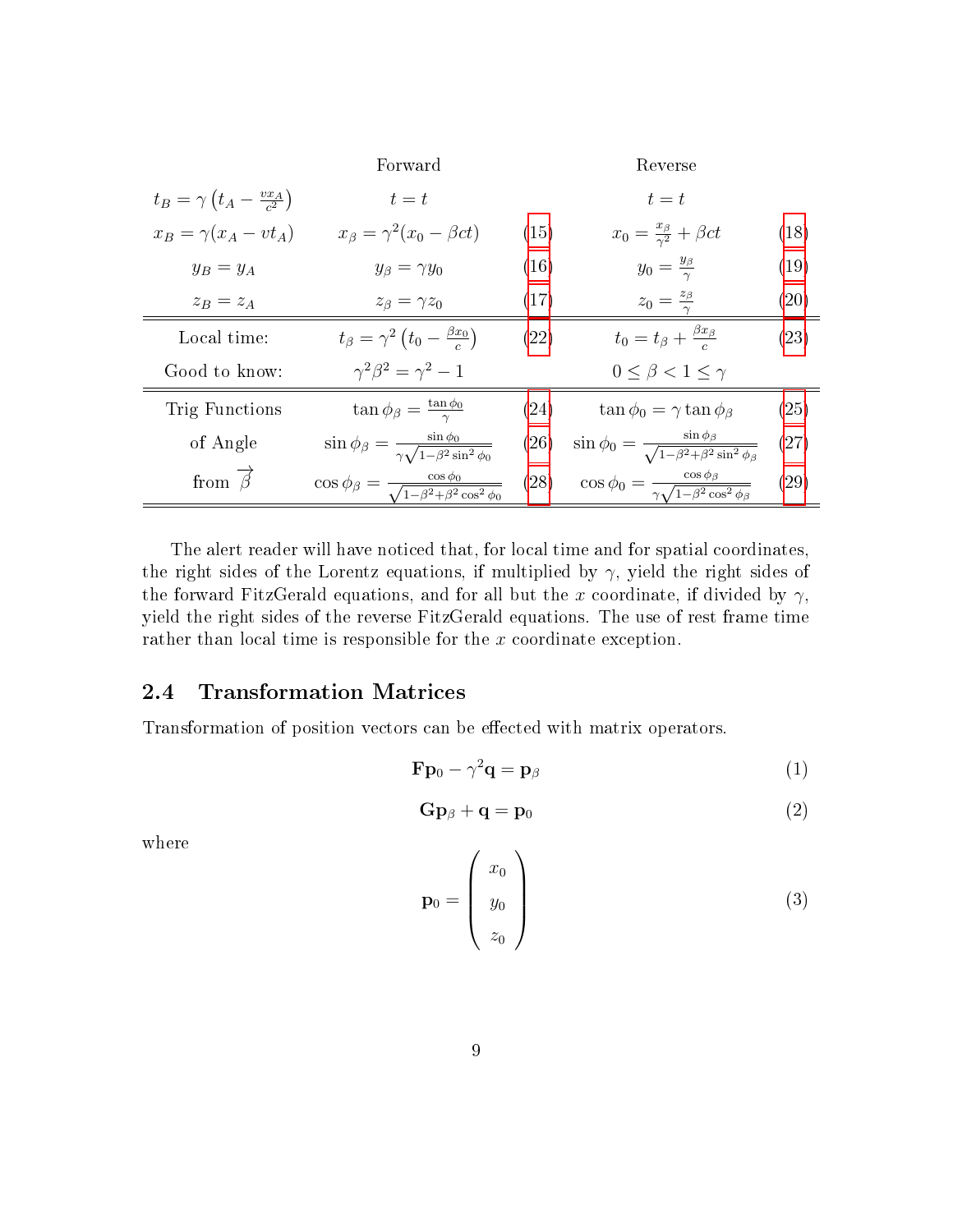$$
\mathbf{q} = \begin{pmatrix} \beta ct \\ 0 \\ 0 \end{pmatrix}
$$
  
\n
$$
\mathbf{p}_{\beta} = \begin{pmatrix} x_{\beta} \\ y_{\beta} \\ z_{\beta} \end{pmatrix}
$$
  
\n
$$
\begin{pmatrix} \gamma^2 & 0 & 0 \end{pmatrix}
$$
 (5)

$$
\mathbf{F} = \left( \begin{array}{ccc} \gamma & 0 & 0 \\ 0 & \gamma & 0 \\ 0 & 0 & \gamma \end{array} \right) \tag{6}
$$

$$
\mathbf{G} = \begin{pmatrix} \frac{1}{\gamma^2} & 0 & 0\\ 0 & \frac{1}{\gamma} & 0\\ 0 & 0 & \frac{1}{\gamma} \end{pmatrix}
$$
 (7)

#### <span id="page-9-0"></span>2.5 Equation Derivations

#### <span id="page-9-1"></span>2.5.1 A Round Trip of Light

To begin our derivation of the relation of frame dependent quantities, see figure 1, representing the round trip of a light signal from point  $P$  to  $Q$  and back, as they move at constant velocity  $v_0 = \beta c$  relative to the rest frame. Although P and Q are moving in the rest frame, they are fixed relative to each other.

We take  $A$  and  $P$  as the origins of stationary and moving frames, respectively, coinciding at  $t = 0$ . We let the x-axis be parallel to the velocity. We let the zcoordinate go unexpressed as it is zero throughout.

The rest frame time scale is used everywhere, as if clocks have been synchronized using light or radio signals understood to have velocity c relative to the rest frame.

The light signal, to begin its round trip, originates from P when P is at point A, our space-time origin. The light signal reaches Q at time  $t = T_1$  when Q and P are at points  $B$  and  $D$  respectively. The signal, being reflected at  $B$ , returns to  $P$ at  $t = T_1 + T_2$  when P is at point C. The points A, B, C, and D are fixed points in the rest frame marking the locations of these events. Light path lengths are: from A to B,  $cT_1$ , and from B to C,  $cT_2$ .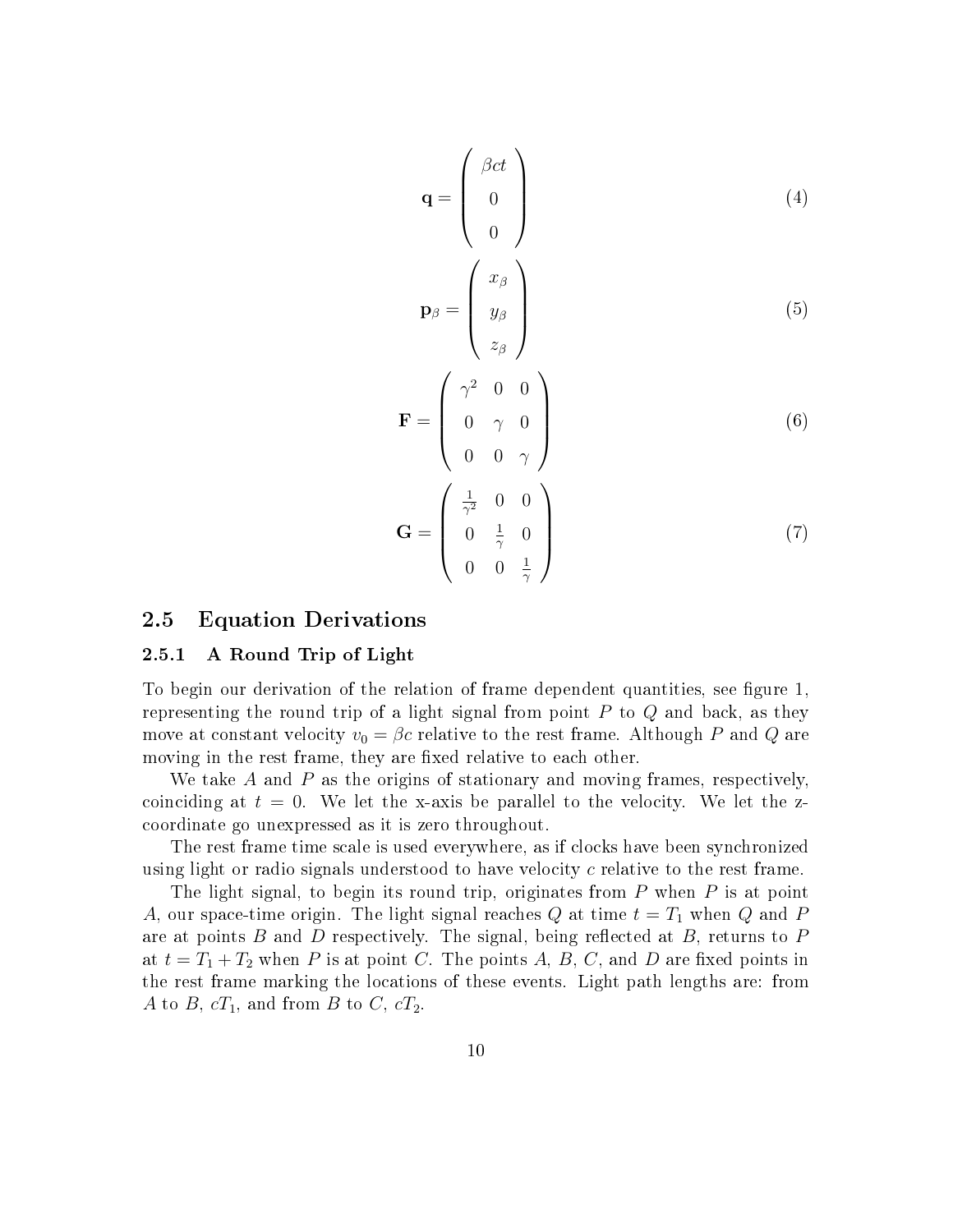The rest frame measure of angle  $\angle CDB$  between the velocity  $\overrightarrow{v_0} = \overrightarrow{\beta} c$  and the direction P to Q is  $\phi_0$ . The rest frame distance between points P and Q, (same as the distance between D and B,) is  $d_0$ . Path lengths for the moving point P are from A to D,  $\beta cT_1$ , and from D to C,  $\beta cT_2$ . All times, distances and angles are relative to the rest frame.

We explore the relatonship of these quantities in pursuing our ultimate purpose to derive the moving frame distance  $d_{\beta}$ .



The cosine law and quadratic formula yield solutions in variables  $d_0$ ,  $\beta c$ , and  $\phi_0$ for  $T_1$  and  $T_2$  in the triangles  $\triangle ADB$  and  $\triangle CDB$  respectively. First, we find  $T_1$  of triangle  $\triangle ADB$  in equations [\(8\)](#page-10-0) through [\(10\)](#page-10-1) using the law of cosines.

<span id="page-10-0"></span>
$$
c^2 T_1^2 = \beta^2 c^2 T_1^2 + d_0^2 + 2\beta c T_1 d_0 \cos \phi_0 \tag{8}
$$

We write [\(8\)](#page-10-0) in standard quadratic form.

$$
(1 - \beta^2)c^2T_1^2 - 2\beta cd_0 \cos \phi_0 T_1 - d_0^2 = 0
$$
\n(9)

We solve for  $T_1$  using the quadratic formula.

<span id="page-10-1"></span>
$$
T_1 = \frac{d_0 \left(\beta \cos \phi_0 + \sqrt{1 - \beta^2 \sin^2 \phi_0}\right)}{c(1 - \beta^2)}
$$
(10)

Now, we find  $T_2$  of triangle  $\triangle CDB$  in equations [\(11\)](#page-10-2) through [\(13\)](#page-11-5).

<span id="page-10-2"></span>
$$
c^2 T_2^2 = \beta^2 c^2 T_2^2 + d_0^2 - 2\beta c T_2 d_0 \cos \phi_0 \tag{11}
$$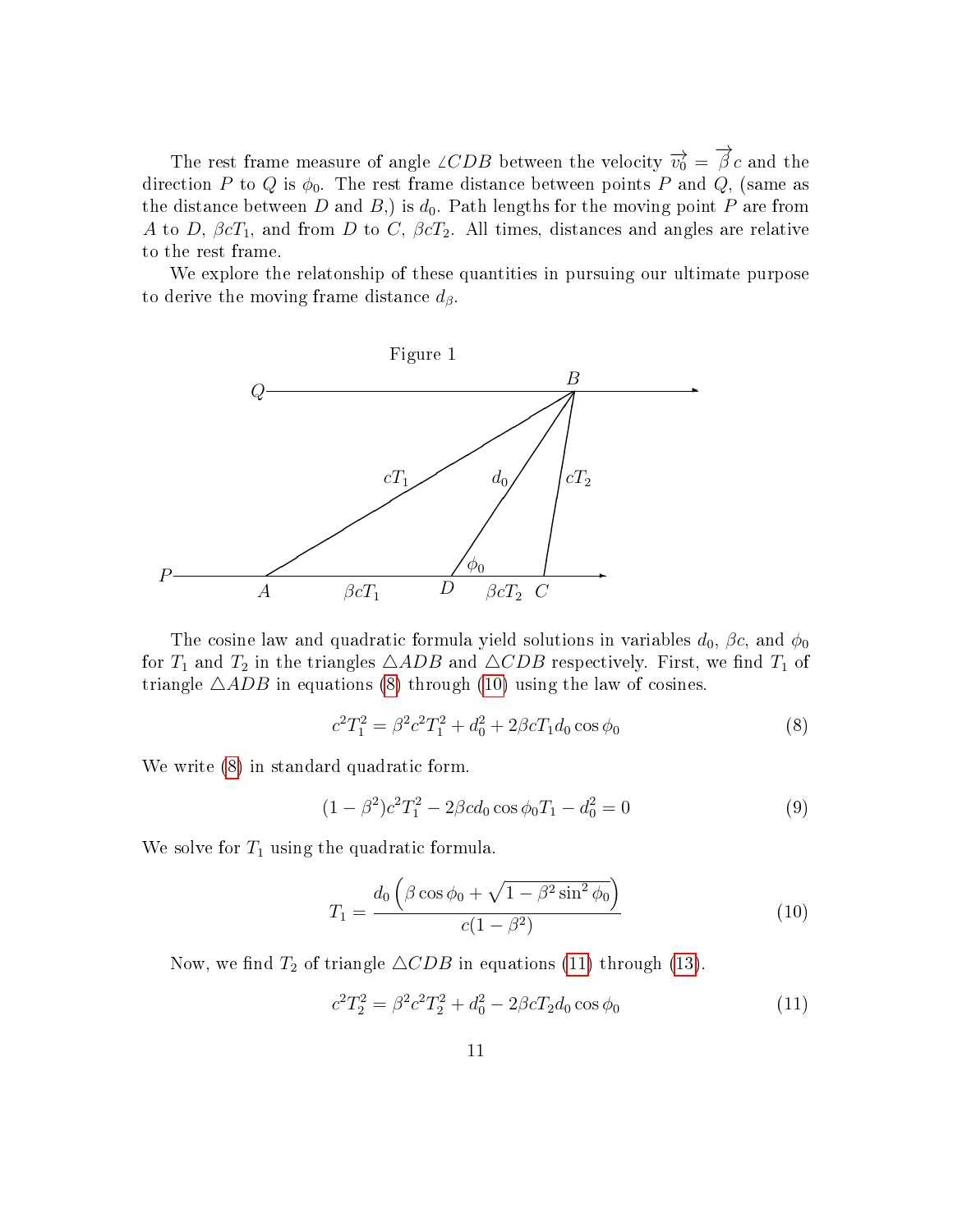We write [\(11\)](#page-10-2) in standard quadratic form.

$$
(1 - \beta^2)c^2T_2^2 + 2\beta cd_0 \cos \phi_0 T_2 - d_0^2 = 0 \tag{12}
$$

We solve for  $T_2$  using the quadratic formula.

<span id="page-11-5"></span>
$$
T_2 = \frac{d_0 \left( -\beta \cos \phi_0 + \sqrt{1 - \beta^2 \sin^2 \phi_0} \right)}{c(1 - \beta^2)}
$$
(13)

#### <span id="page-11-0"></span>2.5.2 Moving Length

In the proper frame of  $P$  and  $Q$ , the distance from  $P$  to  $Q$  is judged by the round trip time of the light signal,  $d_{\beta} = \frac{c(T_1 + T_2)}{2}$  $\frac{+1}{2}$ .

$$
d_{\beta} = \frac{c}{2} \left( \frac{d_0 \left( \beta \cos \phi_0 + \sqrt{1 - \beta^2 \sin^2 \phi_0} \right)}{c(1 - \beta^2)} + \frac{d_0 \left( -\beta \cos \phi_0 + \sqrt{1 - \beta^2 \sin^2 \phi_0} \right)}{c(1 - \beta^2)} \right)
$$

which simplifies to

<span id="page-11-6"></span>
$$
d_{\beta} = \gamma^2 d_0 \sqrt{1 - \beta^2 \sin^2 \phi_0} \tag{14}
$$

The spatial distance appears greater in the moving frame because the local measuring sticks are contracted.

#### <span id="page-11-1"></span>2.5.3 Spatial Coordinate Conversion

The rest frame coordinates of Q are  $(\beta ct + d_0 \cos \phi_0, d_0 \sin \phi_0)$ . For length parallel to the velocity, the special case  $\phi_0 = 0$ , our moving length equation yields the forward transformation of the x-coordinate.

<span id="page-11-2"></span>
$$
x_{\beta} = \gamma^2 (x_0 - \beta ct) \tag{15}
$$

Take note that when transforming the difference of x-coordinates at a fixed time, the  $\beta ct$  terms cancel, so  $\Delta x_{\beta} = \gamma^2 \Delta x_0$ .

For the perpendicular case,  $\phi_0 = \frac{\pi}{2}$  $\frac{\pi}{2}$ , we have our forward transformation of the y-coordinate.

<span id="page-11-3"></span>
$$
y_{\beta} = \gamma y_0 \tag{16}
$$

By symmetry, the forward transformation of the z-coordinate is

<span id="page-11-4"></span>
$$
z_{\beta} = \gamma z_0 \tag{17}
$$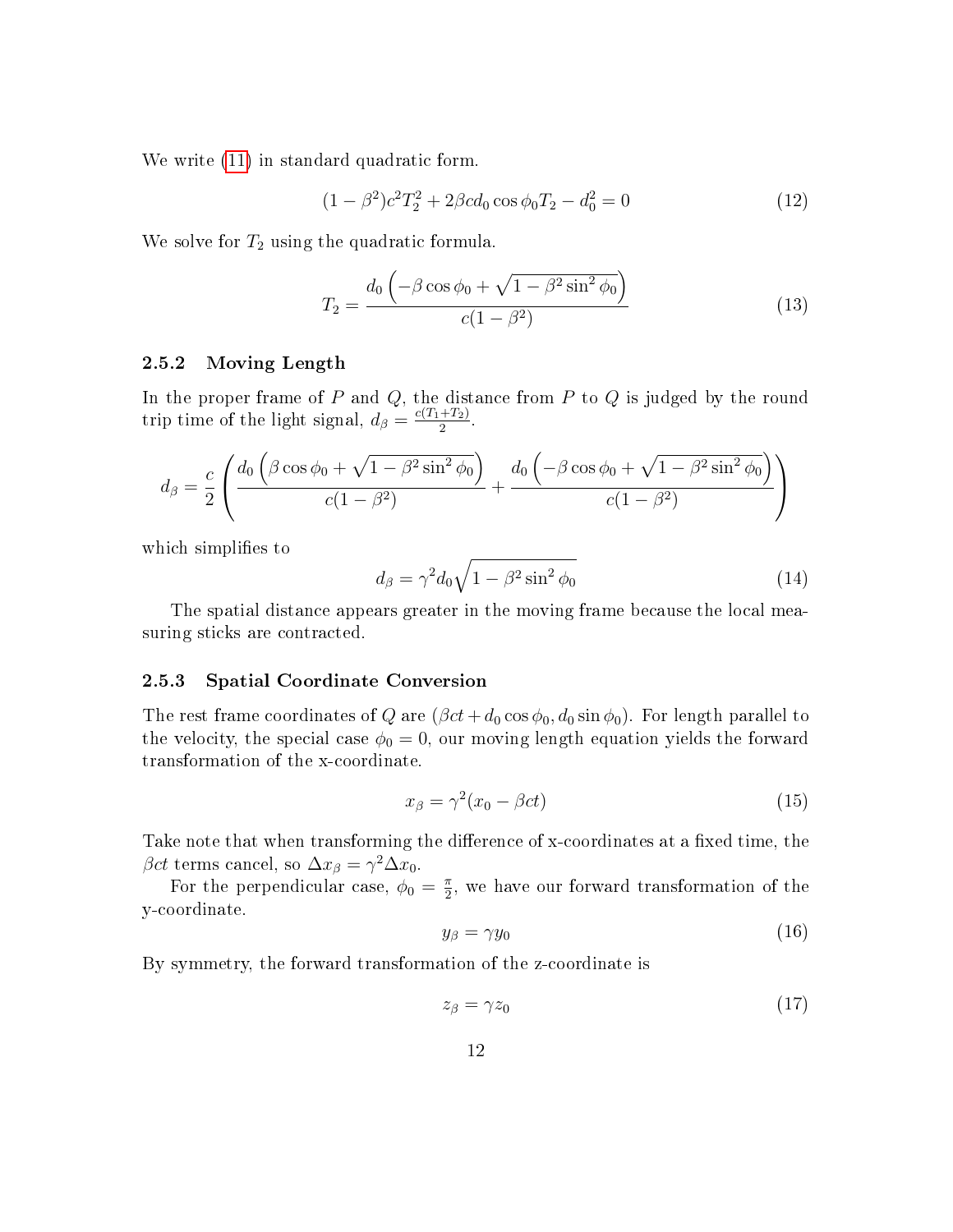Now we can solve the equations  $(15)$  through  $(17)$  to find the reverse transformations.

<span id="page-12-2"></span>
$$
x_0 = \frac{x_\beta}{\gamma^2} + \beta ct \tag{18}
$$

$$
y_0 = \frac{y_\beta}{\gamma} \tag{19}
$$

$$
z_0 = \frac{z_\beta}{\gamma} \tag{20}
$$

#### <span id="page-12-0"></span>2.5.4 Reverse Length Conversion

$$
d_0 = \sqrt{x_0^2 + y_0^2 + z_0^2}
$$
  
\n
$$
= \sqrt{\frac{x_\beta^2}{\gamma^4} + \frac{y_\beta^2 + z_\beta^2}{\gamma^2}}
$$
  
\n
$$
= \sqrt{\frac{d_\beta^2 \cos^2 \phi_\beta}{\gamma^4} + \frac{d_\beta^2 \sin^2 \phi_\beta}{\gamma^2}}
$$
  
\n
$$
= \frac{d_\beta}{\gamma} \sqrt{(1 - \beta^2) \cos^2 \phi_\beta + \sin^2 \phi_\beta}
$$
  
\n
$$
d_0 = \frac{d_\beta}{\gamma} \sqrt{1 - \beta^2 \cos^2 \phi_\beta}
$$
 (21)

#### <span id="page-12-1"></span>2.5.5 Local Time

FitzGerald relativity is normative in the matter of time. It does not make claims about the physics of clocks; rather, it prescribes what clocks should do. One time scale for all frames is fundamental to FitzGerald relativity.

We now consider the deprecated use of local time and how it relates to the standard rest frame time of FitzGerald relativity. We must heed the requirement, familiar in special relativity, that the origins of the two frames be coincident and synchronized at time zero. The synchronizations are coordinate dependent, but the length of the time unit is to be the same in all frames so the moving origin will remain synchronized with the rest frame.

Referring again to figure 1, the reflection at B occurs at  $t_0 = T_1$ , but in the frame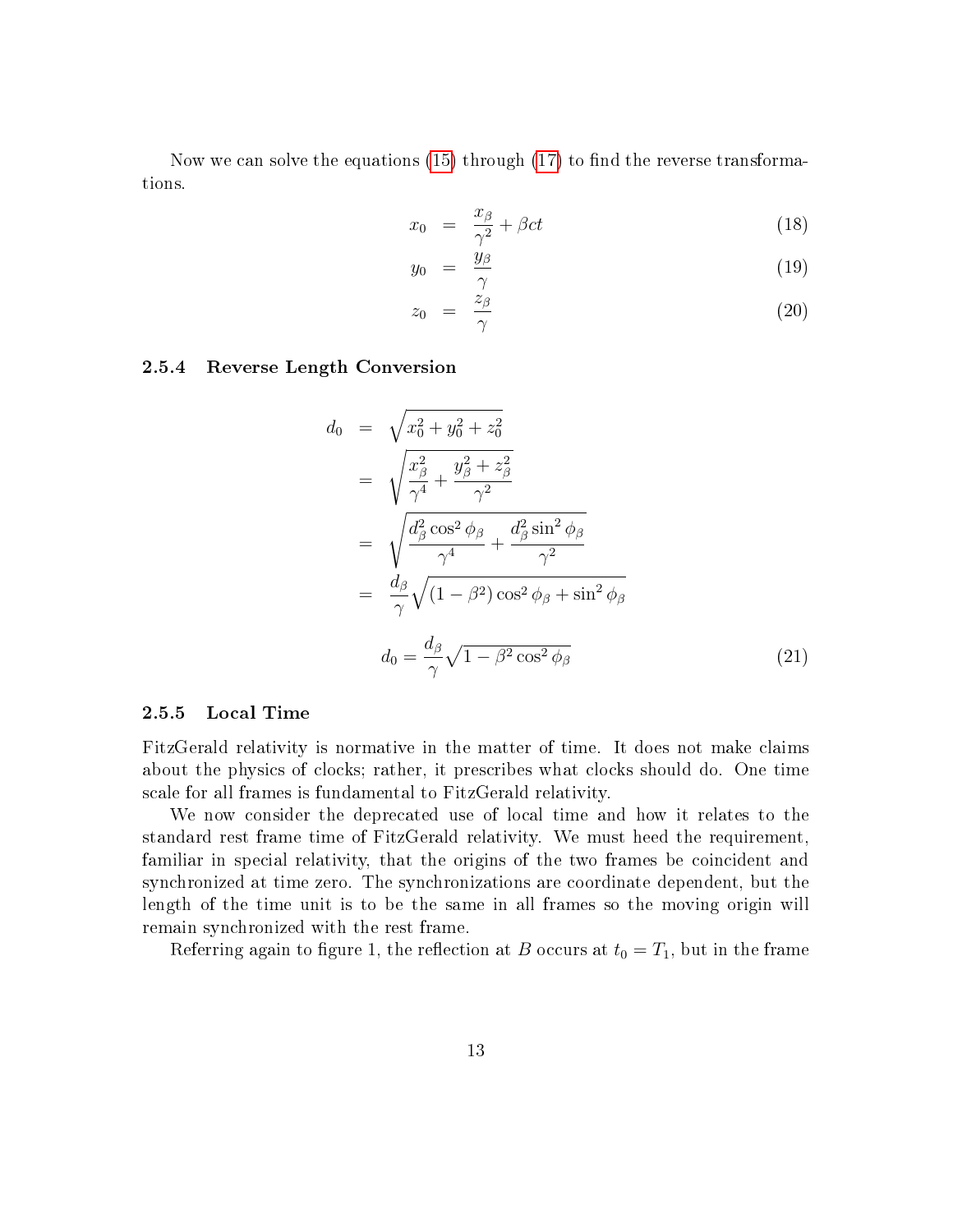of P and Q local time of the reflection is taken to be  $t_{\beta} = \frac{T_1 + T_2}{2}$  $\frac{+T_{2}}{2}$  .

$$
t_{\beta} - t_0 = \frac{T_1 + T_2}{2} - T_1
$$
  
= 
$$
\frac{T_2 - T_1}{2}
$$
  
= 
$$
\frac{\left(\frac{d_0(-\beta \cos \phi_0 + \sqrt{1 - \beta^2 \sin^2 \phi_0})}{c(1 - \beta^2)}\right) - \left(\frac{d_0(\beta \cos \phi_0 + \sqrt{1 - \beta^2 \sin^2 \phi_0})}{c(1 - \beta^2)}\right)}{2}
$$
  
= 
$$
\frac{-d_0 \beta \cos \phi_0}{c(1 - \beta^2)}
$$

For any choice of  $d_0$  and  $\phi_0$  this becomes,

<span id="page-13-1"></span>
$$
t_{\beta} - t_0 = \frac{-\beta \gamma^2 (x_0 - \beta c t_0)}{c}
$$

$$
t_{\beta} = \gamma^2 \left( t_0 - \frac{\beta x_0}{c} \right)
$$
(22)

At the origin of the moving frame with  $x_0 = \beta ct_0$  this reduces to  $t_\beta = t_0$ , as required. The reverse transformation is

$$
t_0 = \frac{t_\beta}{\gamma^2} + \frac{\beta x_0}{c}
$$

Substituting for  $x_0$ ,

$$
t_0 = \frac{t_\beta}{\gamma^2} + \frac{\beta \left(\frac{x_\beta}{\gamma^2} + \beta c t_0\right)}{c}
$$

Re-solving for  $t_0$ ,

<span id="page-13-2"></span>
$$
t_0 = t_\beta + \frac{\beta x_\beta}{c} \tag{23}
$$

These time transformations differ from the Lorentz time transformations by the factor  $\gamma$ .

#### <span id="page-13-0"></span>2.5.6 Angle Measure

By applying coordinate conversion to the trigonometric functions of  $\phi$ , a stable<sup>[8](#page-13-3)</sup> angle with one ray parallel to the x-axis, we learn the relation of rest and moving frame measure of angles.

<span id="page-13-3"></span><sup>&</sup>lt;sup>8</sup>Stable means the relative positions of the rays determining the angle do not change with time or are taken at the same specified rest frame time.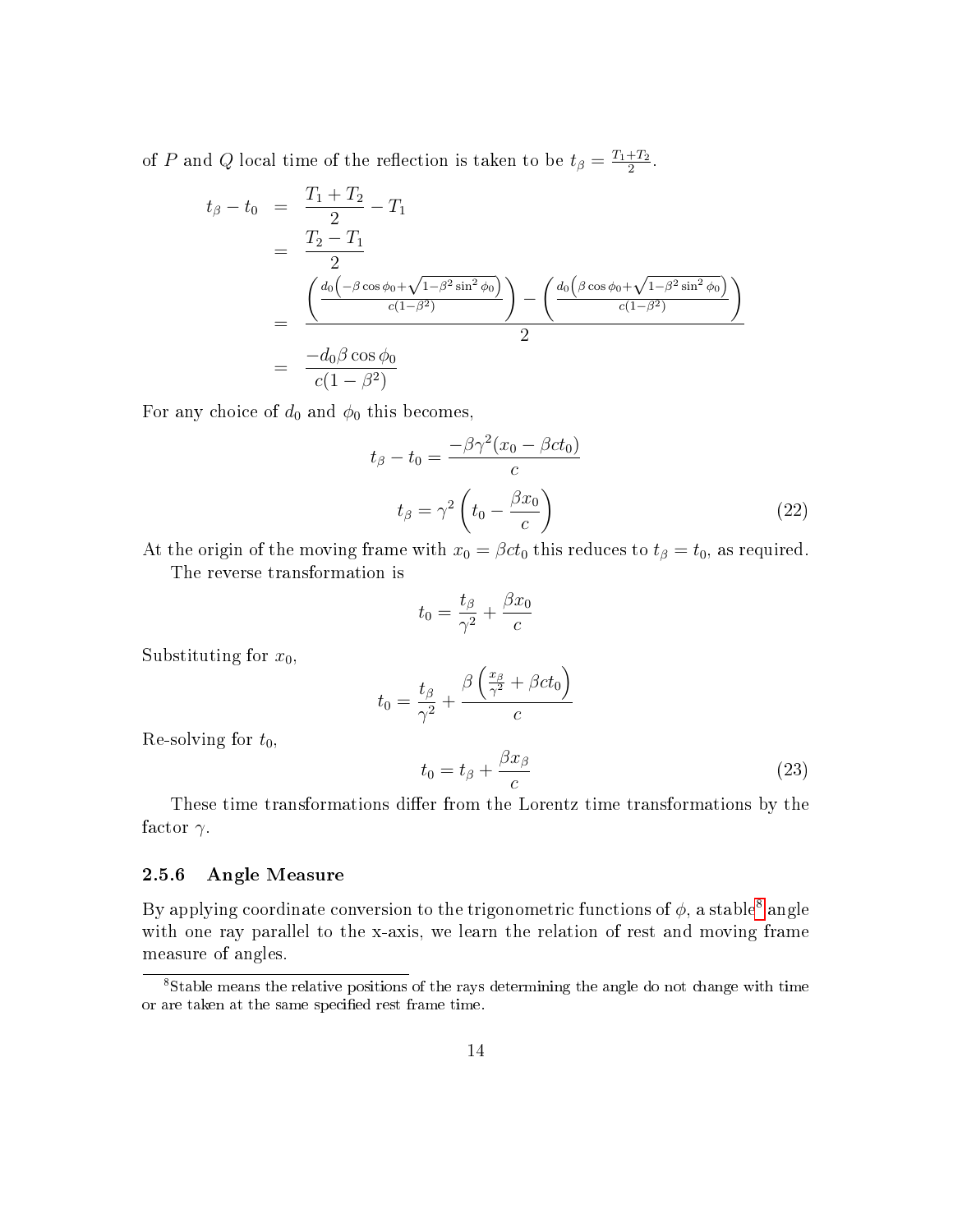Tangent forward,

<span id="page-14-0"></span>
$$
\tan \phi_{\beta} = \frac{\Delta y_{\beta}}{\Delta x_{\beta}} = \frac{\tan \phi_{0}}{\gamma}
$$
\n(24)

and reverse,

<span id="page-14-1"></span>
$$
\tan \phi_0 = \gamma \tan \phi_\beta \tag{25}
$$

Sine forward,

$$
\sin \phi_{\beta} = \frac{\Delta y_{\beta}}{\Delta d_{\beta}} = \frac{\gamma \Delta y_{0}}{\gamma^{2} \Delta d_{0} \sqrt{1 - \beta^{2} \sin^{2} \phi_{0}}}
$$

$$
\sin \phi_{\beta} = \frac{\sin \phi_{0}}{\gamma \sqrt{1 - \beta^{2} \sin^{2} \phi_{0}}}
$$
(26)

and reverse,

<span id="page-14-2"></span>
$$
\sin \phi_0 = \frac{y_0}{d_0} = \frac{\sin \phi_\beta}{\sqrt{1 - \beta^2 \cos^2 \phi_\beta}}
$$

or written with sine only

<span id="page-14-3"></span>
$$
\sin \phi_0 = \frac{\sin \phi_\beta}{\sqrt{1 - \beta^2 + \beta^2 \sin^2 \phi_\beta}}
$$
\n(27)

Cosine forward,

$$
\cos \phi_{\beta} = \frac{\Delta x_{\beta}}{\Delta d_{\beta}} = \frac{\gamma^2 \Delta x_0}{\gamma^2 \Delta d_0 \sqrt{1 - \beta^2 \sin^2 \phi_0}}
$$

$$
\cos \phi_{\beta} = \frac{\cos \phi_0}{\sqrt{1 - \beta^2 \sin^2 \phi_0}}
$$

or written with cosine only

<span id="page-14-4"></span>
$$
\cos \phi_{\beta} = \frac{\cos \phi_0}{\sqrt{1 - \beta^2 + \beta^2 \cos^2 \phi_0}}
$$
\n(28)

and reverse,

<span id="page-14-5"></span>
$$
\cos \phi_0 = \frac{\Delta x_0}{d_0} = \frac{\cos \phi_\beta}{\gamma \sqrt{1 - \beta^2 \cos^2 \phi_\beta}}
$$
\n(29)

For angles  $\psi$  with both rays perpendicular to the x-axis the relationship is an identity,  $\psi_{\beta} = \psi_0$ .

Any angle with rays  $\overrightarrow{j}$  and  $\overrightarrow{k}$  co-planar with the x-axis equals the difference of the two angles formed with the x-axis by rays  $\frac{3}{f}$  and  $\frac{7}{k}$  respectively.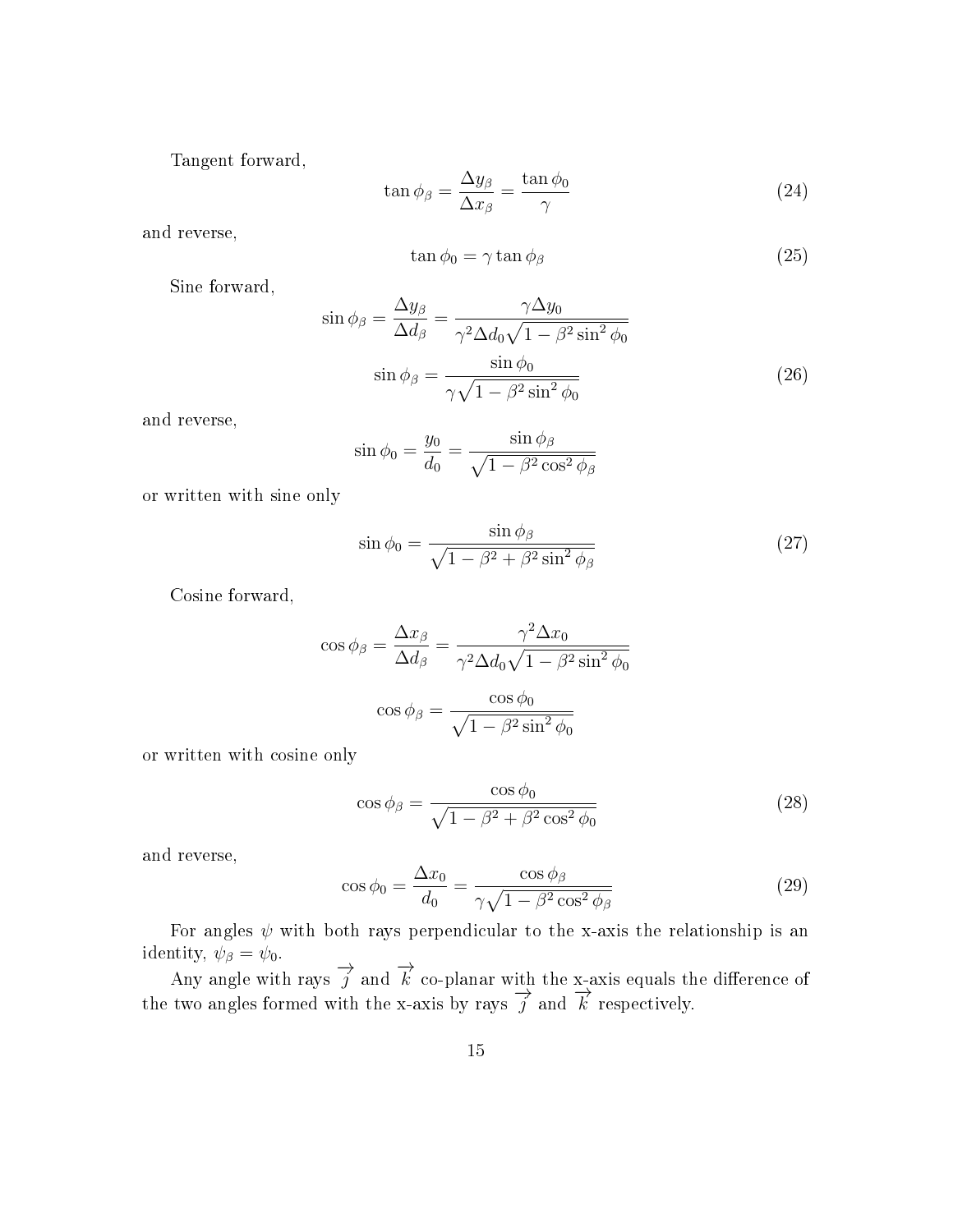For any other angle with rays  $\overrightarrow{j}$  and  $\overrightarrow{k}$ , conversion is possible either by transforming points and recomputing angles or by employing spherical trigonometry with the angle  $\psi$  between the two planes containing angles  $\phi$  made by  $\overrightarrow{j}$  and  $\overrightarrow{k}$ , respectively, with the x-axis.

Angles determined by non-simultaneous events, in contrast to stable angles determined by relatively fixed points, are especially frame dependent. Angles determined in a different frame by the same non-simultaneous events may be found by transformation of the determining events and applying the cosine law. In figure 1, for example, the angle with the x-axis of the light path from emission to reflection is  $\angle CAB$  in the rest frame and  $\angle CDB$  in the proper frame of P and Q.

## <span id="page-15-0"></span>3 Elementary Applications (work in progress)

#### <span id="page-15-1"></span>3.1 Radar

Radar measures distance in the frame of the radar site,  $d = \frac{T}{2}$  $\frac{T}{2c}$ , by timing radio pulses from transmission to reception of the reflected pulse. If the target being tracked is moving relative to the site, the distance at the time of pulse reflection is being measured. Because rest frame time of the reflection event is not revealed.



it is customary to use the local time half-way between transmission and reception. If direction to the reflection and  $\vec{\beta}$  for the radar site are known, the rest frame time of the reflection can be calculated using the reverse local time transformation, equation [\(23\)](#page-13-2).

$$
t_0 = t_\beta + \frac{\beta \cos \phi_\beta}{c} \tag{30}
$$

To find rest frame coordinates of the reflector, convert its site centered moving frame coordinates to rest frame measure and add to the rest frame coordinates of the radar site at the rest frame time of reflection.

For radar operating in or through the atmosphere some correction for refraction may be appropriate.

### 3.2 Stellar Aberration

<span id="page-15-2"></span>An observer's motion causes stellar aberration, an angular shift  $\alpha$  of a star's apparent position in the direction of  $\overrightarrow{\beta}$  from its true position. As light from the star travels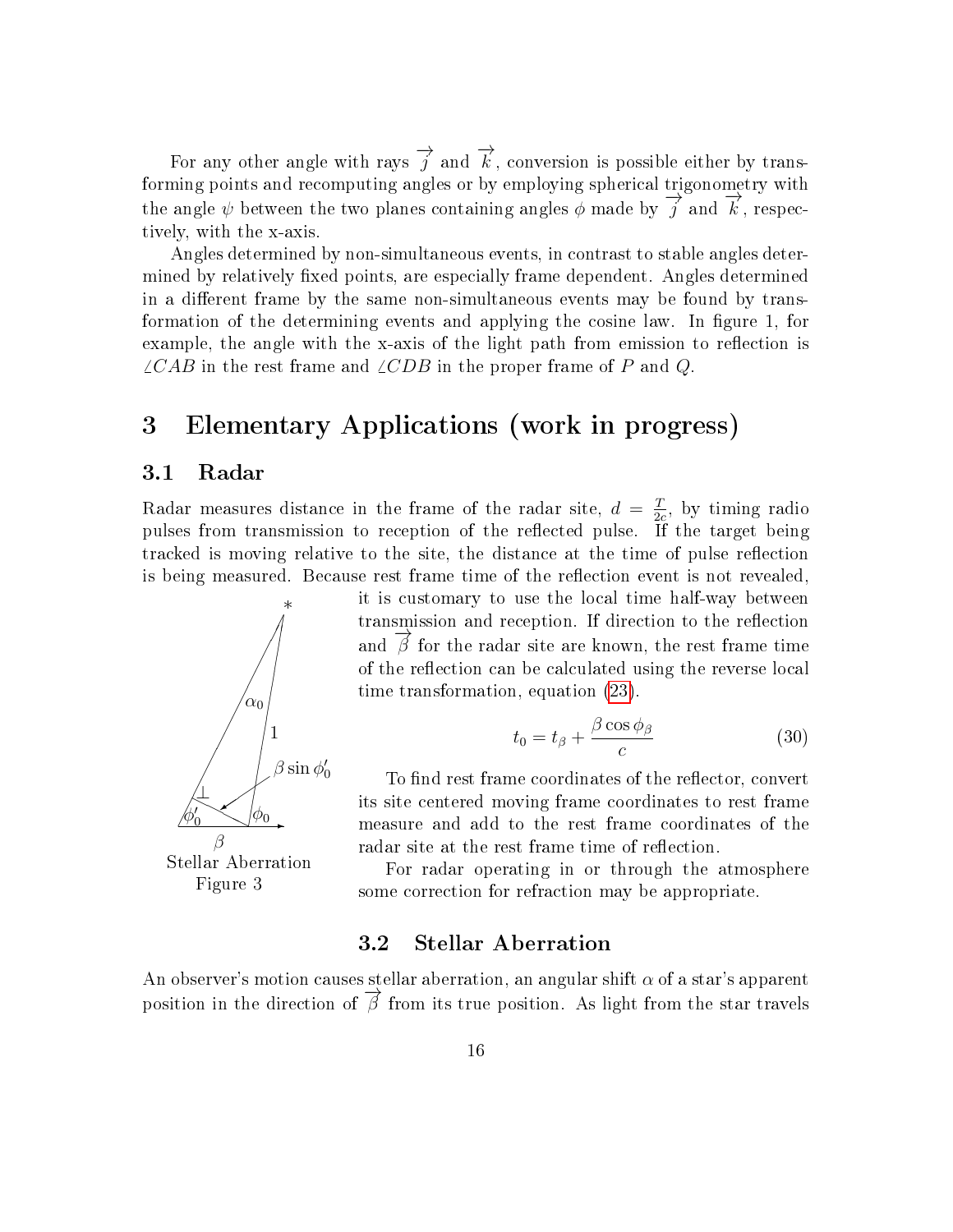one unit distance, the observer moves  $\beta$  unit distance. The triangle in figure three shows the rest frame measure of the apparent angle of the star to be  $\phi'_0 = \phi_0 - \alpha_0$ .

$$
\phi_0' = \phi_0 - \alpha_0 \tag{31}
$$

$$
\sin(\alpha_0) = \beta \sin(\phi_0') \tag{32}
$$

 $\sin (A + B) = \sin A \cos B + \cos A \sin B$  (trigonometric identity)

$$
\sin \phi_0 = \sin \phi'_0 \cos \alpha_0 + \cos \phi'_0 \sin \alpha_0 \tag{33}
$$

Defining  $\alpha_{\beta}$  relative to  $\phi_0$ ,

$$
\alpha_{\beta} = \phi_0 - \phi'_{\beta} \tag{34}
$$

$$
\alpha_{\beta} = \arcsin\left(\frac{\sin\phi'_{\beta}}{\sqrt{1 - \beta^2 \cos^2\phi'_{\beta}}}\right) + \arcsin\left(\frac{\beta \sin\phi'_{\beta}}{\sqrt{1 - \beta^2 \cos^2\phi'_{\beta}}}\right) - \phi'_{\beta}
$$
(35)

Using the cosine law

$$
1^2 = \beta^2 + k^2 - 2\beta k \cos(\phi_0 - \alpha_0)
$$
 (36)

$$
\cos(\phi_0 - \alpha_0) = \frac{\beta^2 + k^2 - 1}{2\beta k} \tag{37}
$$

$$
k^2 = \beta^2 + 1^2 + 2\beta \cos \phi_0 \tag{38}
$$

Combine these,

$$
\cos (\phi_0 - \alpha_0) = \frac{\beta^2 + \beta^2 + 1^2 + 2\beta \cos \phi_0 - 1}{2\beta \sqrt{\beta^2 + 1^2 + 2\beta \cos \phi_0}}
$$
(39)

then simplify.

<span id="page-16-0"></span>
$$
\cos\left(\phi_0 - \alpha_0\right) = \frac{\beta + \cos\phi_0}{\sqrt{\beta^2 + 2\beta\cos\phi_0 + 1}}\tag{40}
$$

Transform the cosine to the observer's frame value,

<span id="page-16-1"></span>
$$
\cos\left(\phi_{\beta} - \alpha_{\beta}\right) = \frac{\cos\left(\phi_{0} - \alpha_{0}\right)}{\sqrt{1 - \beta^{2} + \beta^{2}\cos^{2}\left(\phi_{0} - \alpha_{0}\right)}}\tag{41}
$$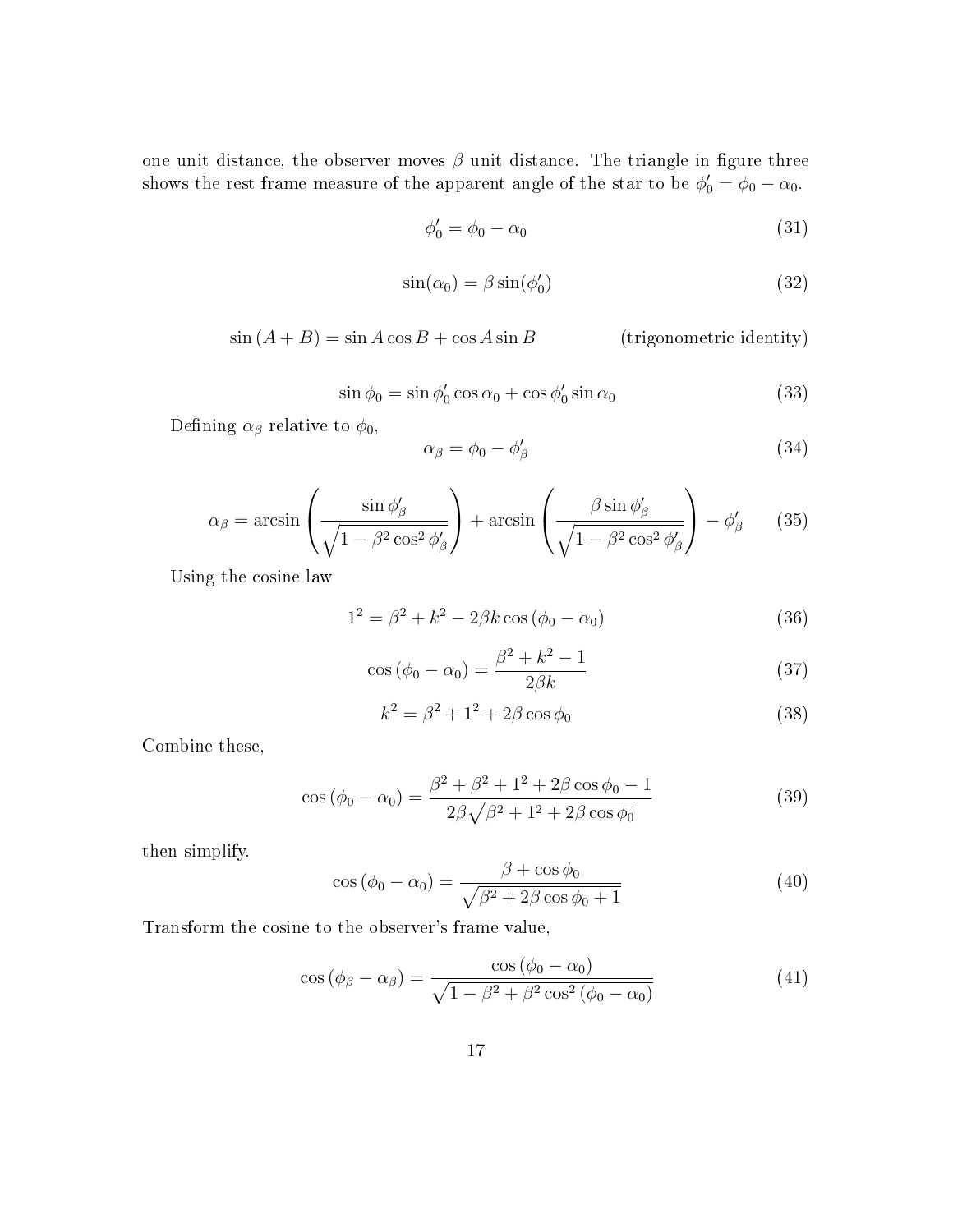Use equation [\(40\)](#page-16-0) to substitute for  $\cos (\phi_0 - \alpha_0)$  in equation [\(41\)](#page-16-1),

$$
\cos\left(\phi_{\beta} - \alpha_{\beta}\right) = \frac{\frac{\beta + \cos\phi_{0}}{\sqrt{\beta^{2} + 2\beta\cos\phi_{0} + 1}}}{\sqrt{1 - \beta^{2} + \beta^{2}\left(\frac{\beta + \cos\phi_{0}}{\sqrt{\beta^{2} + 2\beta\cos\phi_{0} + 1}}\right)}}
$$
(42)

and simplify.

<span id="page-17-2"></span>
$$
\cos\left(\phi_{\beta} - \alpha_{\beta}\right) = \frac{\beta + \cos\phi_{0}}{1 + \beta\cos\left(\phi_{0}\right)}\tag{43}
$$

Therefore,

$$
\alpha_{\beta} = \arccos \frac{\cos \phi_0}{\sqrt{1 - \beta^2 + \beta^2 \cos^2 \phi_0}} - \arccos \frac{\beta + \cos \phi_0}{1 + \beta \cos (\phi_0)}
$$
(44)

We want  $\phi_0$  as a function of  $\beta$  and  $\phi_\beta - \alpha_\beta$ . So, we solve equation [\(43\)](#page-17-2) for  $\phi_0$ .

$$
\phi_0 = \arccos \frac{\cos (\phi_\beta - \alpha_\beta) - \beta}{1 - \beta \cos (\phi_\beta - \alpha_\beta)}
$$
(45)

**Reminder:** The equation for transforming  $\phi$  is not to be used to transform  $\alpha$ directly.

### <span id="page-17-0"></span>3.3 Small Angle Transformation

Small differences in angle from  $\overrightarrow{\beta}$  can be transformed to a good approximation using the derivative

$$
\Delta \phi_{\beta} = \Delta \phi_0 \left( \frac{1 + \tan^2 \phi_0}{\gamma \left( 1 + \frac{\tan^2 \phi_0}{\gamma^2} \right)} \right)
$$
(46)

$$
\Delta\phi_0 = \Delta\phi_\beta \left(\frac{\gamma \left(1 + \tan^2 \phi_\beta\right)}{1 + \gamma^2 \tan^2 \phi_\beta}\right)
$$
\n(47)

#### <span id="page-17-1"></span>3.4 Loop and Polygonal Light Paths

If we can envision a light signal as a moving point, we can envision a light path as the set of fixed points the signal has traversed. A point of the path is the same for multiple frames of reference only at the moment when the signal is at the point.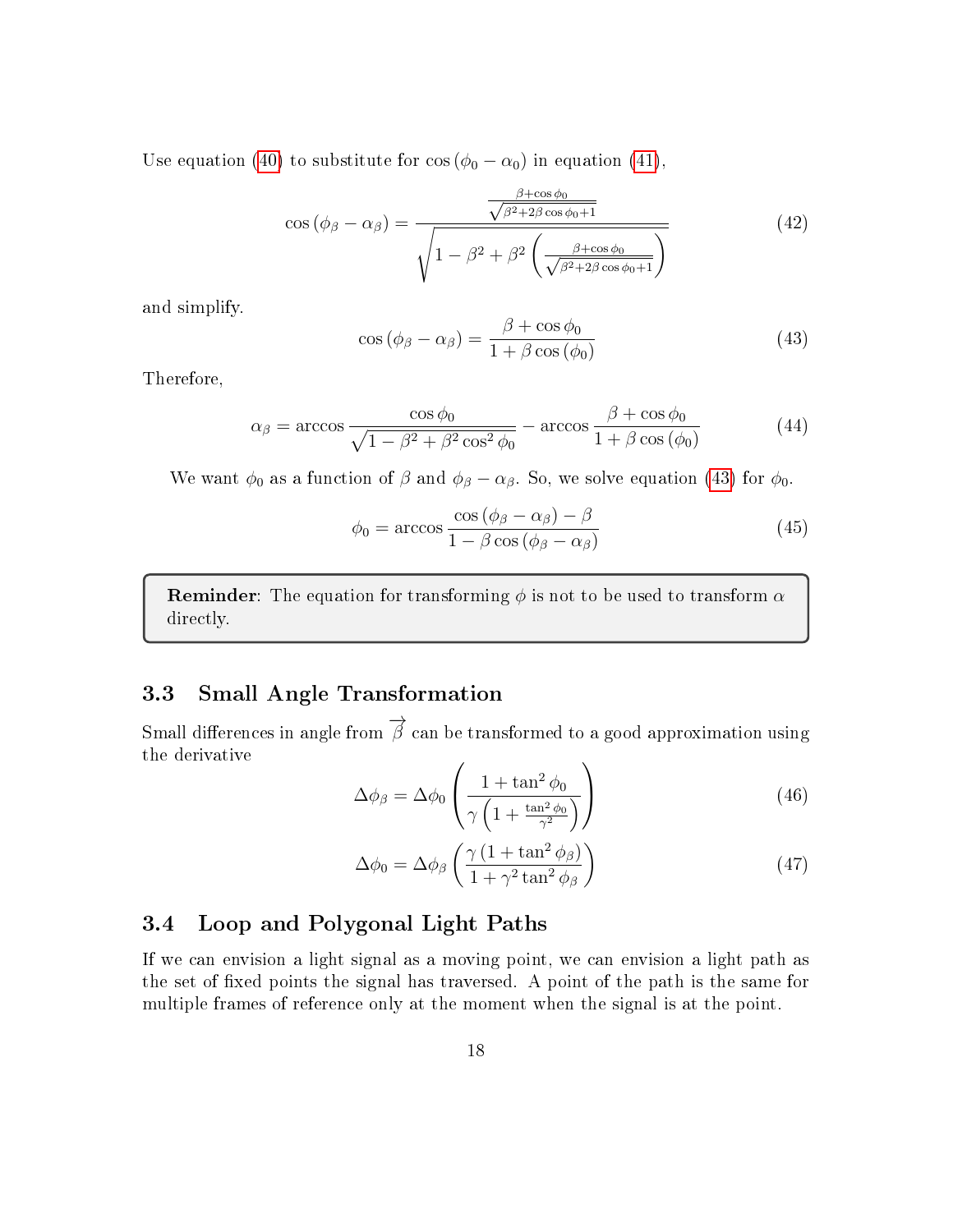Our standard of length is defined in terms of time taken by a round trip of light. Consequently, the unit of length contracts as velocity increases. That is, the length unit is dependent on  $\beta$  of the frame of reference, and also on orientation. A light signal that follows a polygon of perimeter  $P_\beta$  by reflections at each vertex completes the cycle in either direction in a time interval  $T = \frac{P_{\beta}}{c}$  whether the polygon is at rest or moving. The perimeter measure by an un-contracted measuring stick will be less for a non-rotating, inertially moving polygonal figure in the same ratio as for length perpendicular to  $\beta$ .

$$
P_{\beta} = P_0 \sqrt{1 - \beta^2} \tag{48}
$$

The light path, however, is an open polygonal line in any frame other than the proper frame of the polygon. Length in each frame being defined in terms of light speed, and time being the same in every frame, it might seem that the light path length must be the same in every frame. It is not, however, because the round trip in the proper frame is not a round trip in other frames. If in other than the proper frame light were to retrace its path to make a round trip, the times for the two directions would not in general be equal, and the retraced path would be closed not in the frame of the polygon but in the frame having the opposite  $\beta$ .

#### <span id="page-18-0"></span>3.5 The Sagnac Effect

The Sagnac effect pertains to light following a plane polygon that rotates in its plane. In this case, the time light takes depends on the area enclosed, the rotation rate, and whether the light direction is the same or counter to the rotation.

In the proper frame of the center of rotation, the vertex of origin moves before the signal returns; the light path is not closed. If the light closes the path by a final reflection to the place of origin, it will have followed a path that is the same length in every frame. The length of the last segment

#### <span id="page-18-1"></span>3.6 Empirical Determination of Beta

In 1905, special relativity was founded on the notion that synchronization of clocks remote from one another was impossible except in the sense of local synchronization that assumes isotropy of light speed in the local frame. That was before the invention of atomic clocks. Now we can do better.

We understand that even atomic clock rates are subject to influences. Our understanding of these inluences allows us to compensate for them. Absolute velocity is supposed to be one such influence, so after an initial estimate may need successive determinations to improve accuracy.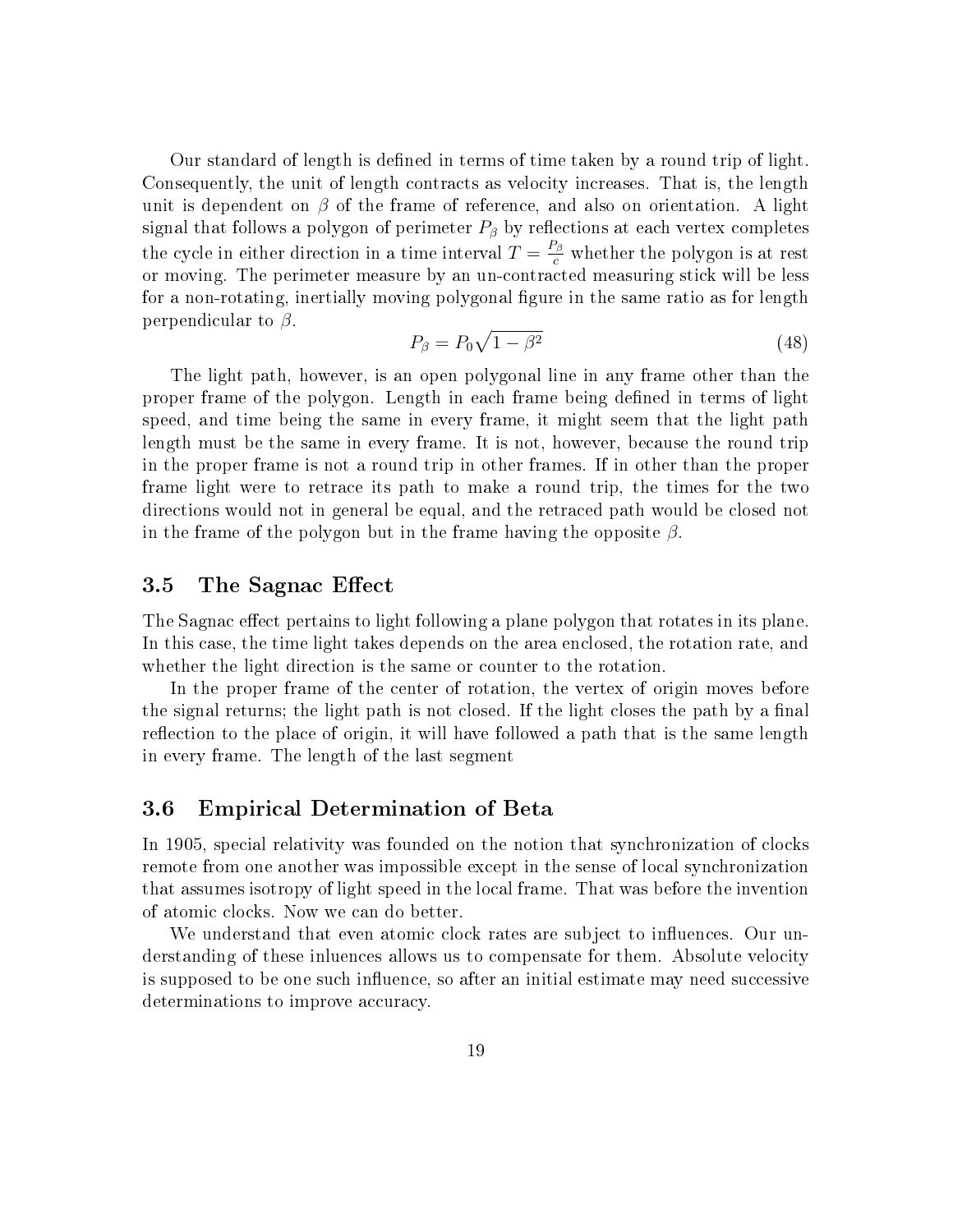If we synchronize two clocks, perhaps while they are together, and if we neutralize the rate disturbances, the clocks would continue to be synchronized as they move apart.

With atomic clocks in orbiting satellites, as we have in the GPS system, the clocks cannot be placed in proximity for synchronization, yet they are synchronized based on observations over many times and relative positions. In practice, GPS clocks are synchronized to local time of the earth centered inertiial frame by a complex statistical process. A different, but similarly complex process could synchronize them to rest frame time.

GPS satellites are in nearly circular orbits with orbital periods about twelve hours. If the time encoded transmissions of each satellite could be received and echoed by the other satellites, we would have all the data we need to make a high precision determination of  $\beta$ .

Take two satellites, A and B. If A transmits a signal at  $t_1$ , to be echoed by B at  $t_2$ , and received at A at  $t_3$  then, in the inertial frame with origin at A for the transmission and reception events, the distance to the echo event at B is  $\frac{t_3-t_1}{2c}$ , but the relation of clock times is as yet undetermined.

We could time a light signal in each direction between the synchronized clocks. The relative speed of light between them will depend on  $\overrightarrow{\beta}$ :

$$
c_{rel} = \beta \tag{49}
$$

and by timing light signals one could determine  $\overrightarrow{\beta}$ .

In the GPS system we have several atomic clocks moving relative t 3.3 If we havedue to motion relative to the rest frame. If the orientation of the pair is perpendicular to  $\overrightarrow{\beta}$  the times will be equal; if parallel to  $\overrightarrow{\beta}$  the difference will be  $T_1 - T_2 =$  varying both distance and direction relative to each other, and if these clocks communicate time encoded in light signals so light travel time between them in each direction could be observed, then the orientation and magnitude of  $\beta$  would be readily apparent.

We shall idealize a pair of like atomic clocks in orbit about each other. As the clocks orbit they use light signals to communicate time for comparison. We shall develop an algorithm to find  $\overrightarrow{\beta}$ , the influence of  $\overrightarrow{\beta}$  on clock rate, and the influence of gravitational potential on clock rate from the relation between clock difference and orientation in space. We assume there is no other source of clock rate variation.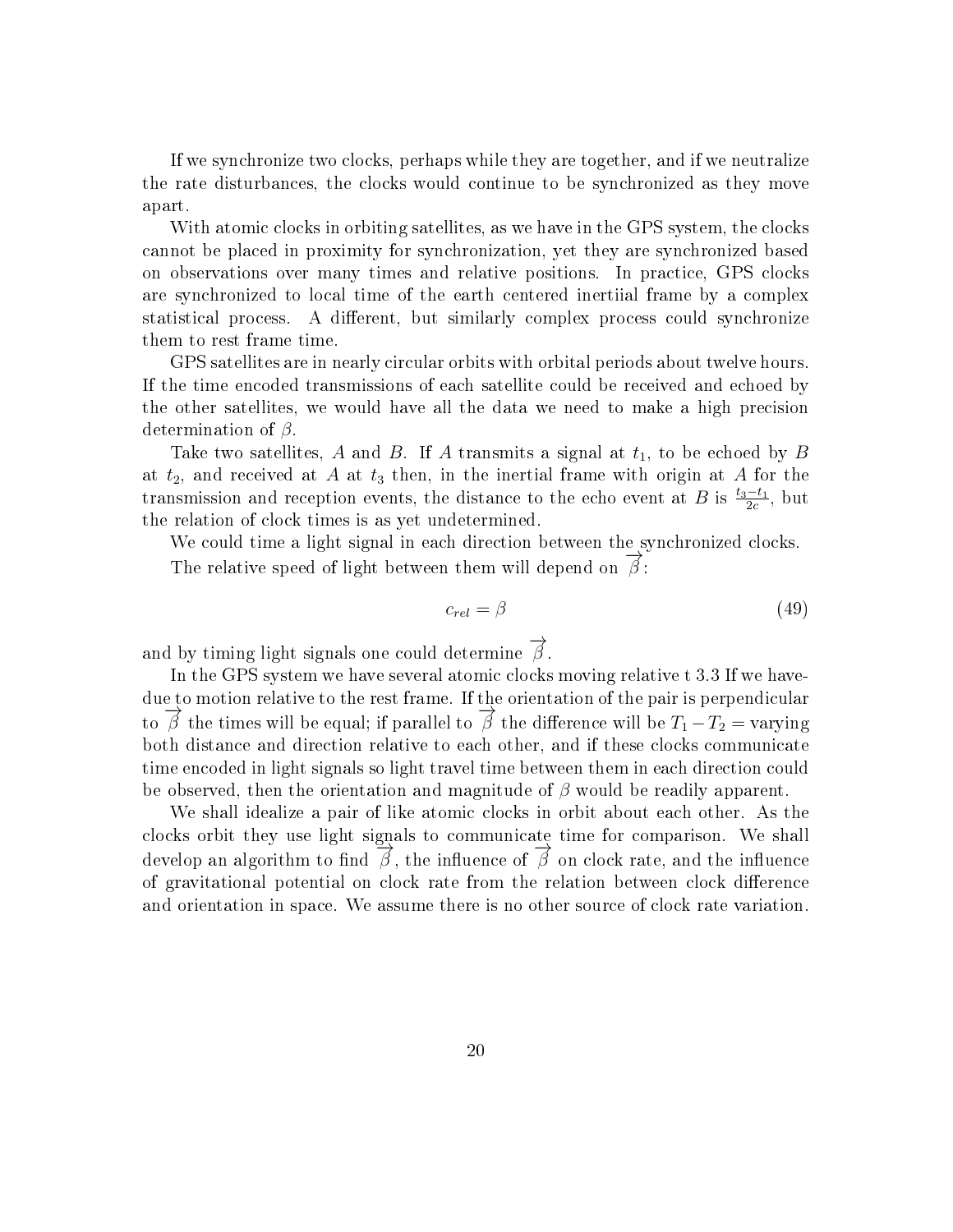#### <span id="page-20-0"></span>3.6.1 Special Case  $\#$  1: Zero Barycenter Velocity and Invariant Gravitational Potential

If our clocks are in circular orbit about each other in deep space where there is no variation of gravitational potential, and their barycenter is at absolute rest, then the clocks maintain an unvarying difference. Gravitational potential and the magnitude of the velocity are, in this case, constant.

Because the orbit is circular and at rest, the light signals take the same time in each direction. If signal time in one direction is  $T_1$  and in the other direction  $T_2$ , then the distance between the clocks is  $\frac{T_1+T_2}{2c}$ . The signal distance difference is  $\frac{T_1-T_2}{c}=0$ .

#### <span id="page-20-1"></span>3.6.2 Special Case  $# 2:$  Non-Zero Barycenter Velocity and Invariant Gravitational Potential

rates that are constant and equal except for the unknown influence of absolute velocity. Initially both the absolute velocity of the barycenter and the relation between absolute velocity and clock rate are unknown. As the clocks orbit they communicate time signals for comparison. We shall find both our unknowns from the relation of the clock differences and the orientation in space.

### <span id="page-20-2"></span>4 Velocity Transformation

#### <span id="page-20-3"></span>4.1 Relative Velocity of Two Objects

The vector difference of the velocities of two objects in the rest frame gives the relative velocity of the two objects in rest frame metrics. Once we have chosen the frame of reference in which we wish to express the velocity, conversion of relative velocity between rest frame and another frame is simply the application of the distance and angle transformations, time being the same in all frames.

Alternatively, converting coordinates of the two objects at two times and calculating both speed and direction from the converted coordinates effects the same result.

#### <span id="page-20-4"></span>4.2 Inverse Frame Velocity

The velocity of the rest frame origin relative to the moving frame origin can be calculated as moving frame distance divided by universal time.

$$
v_{\beta,0} = \frac{-\gamma^2 \beta c t_0 - 0}{t_0 - 0} = -\gamma^2 \beta c \tag{50}
$$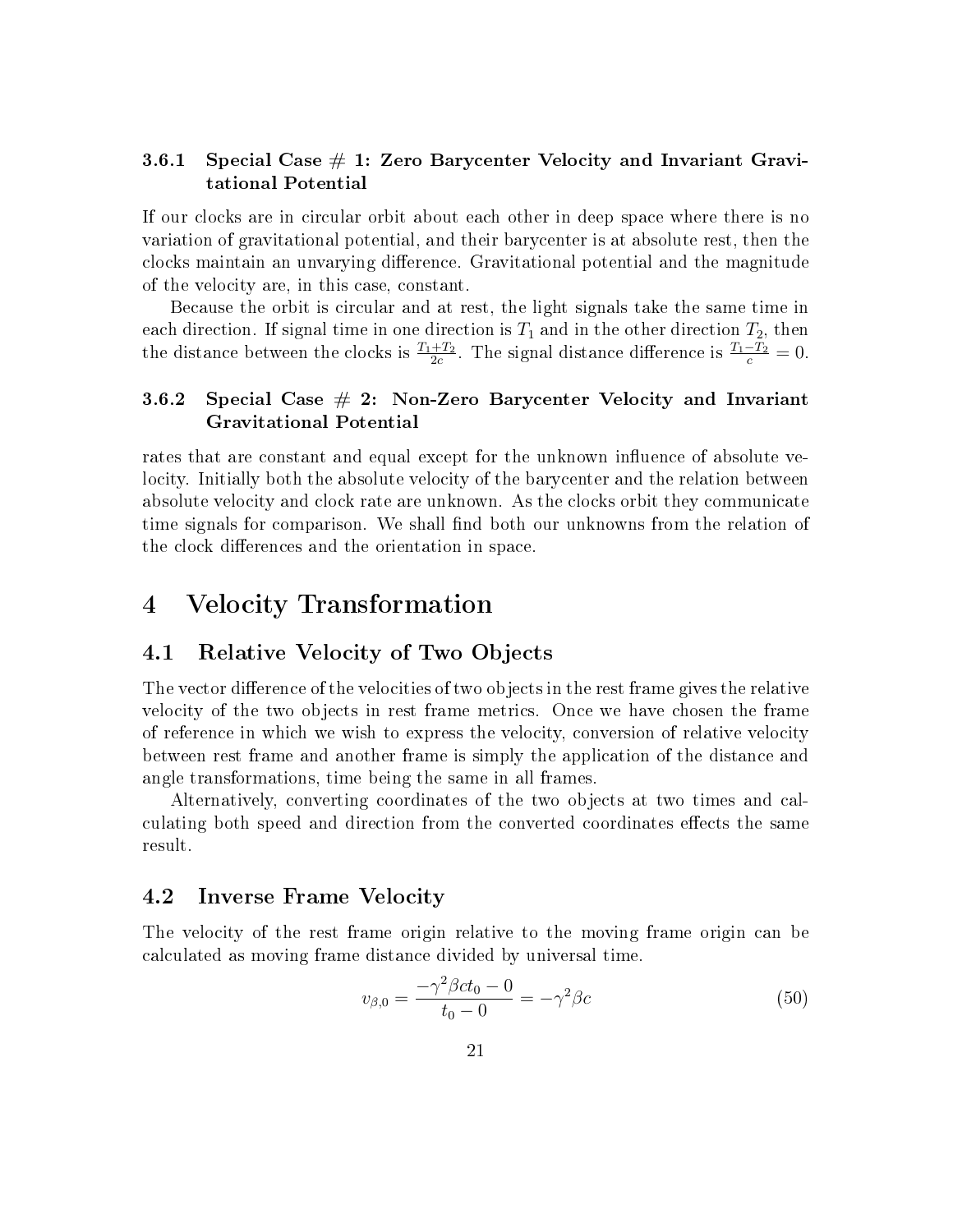FitzGerald relativity does not use the simpler result that comes from using local time instead of universal time.

$$
v_{\beta} = \frac{-\gamma^2 \beta ct_0}{\gamma^2 (t_0 - 0) - \gamma^2 (0 - 0)}
$$

which simplifies to

 $v_\beta = -\beta c$  (not used)

### <span id="page-21-0"></span>4.3 Composition of Velocities

Composition of velocities and relative velocity of two objects are intimately connected. We shall derive composition of velocities by considering relative velocities two moving objects A and B with known rest frame velocities  $\overrightarrow{v}_A$  and  $\overrightarrow{v}_B$  with rest frame angle  $\phi_0$  between them. In figure 2,  $\overrightarrow{v}_A + \overrightarrow{v}_C = \overrightarrow{v}_B$ .



The law of cosines helps us find the rest frame measure of the relative velocity of A and B.

$$
v_C^2 = v_A^2 + v_B^2 - 2v_A v_B \cos \phi_0 \tag{51}
$$

Next, to be able to convert the velocity measure, we must find the angles  $\phi_A$  and  $\phi_B$ 

$$
v_B^2 = v_A^2 + v^2 + 2v_Av_C\cos\phi_A
$$

$$
\frac{\beta_B^2c^2 - \beta_A^2c^2 - v^2}{2\beta_Acv} = \cos\phi_A
$$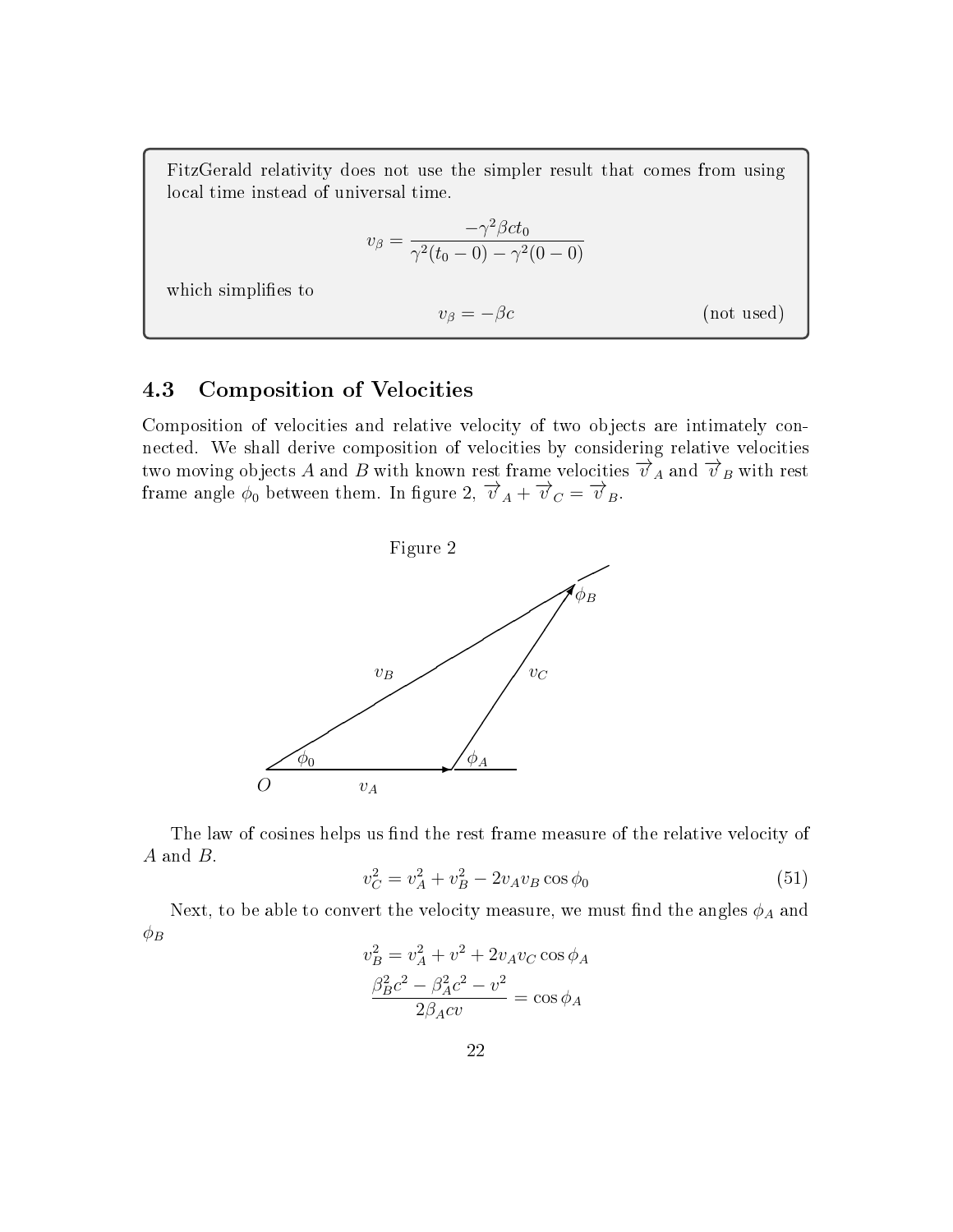$$
\cos \phi_A = \frac{\beta_B^2 - \beta_A^2 - (\beta_B^2 + \beta_A^2 - 2\beta_B \beta_A \cos \phi_0)}{2\beta_A \sqrt{\beta_B^2 + \beta_A^2 - 2\beta_B \beta_A \cos \phi_0}}
$$

$$
\cos \phi_A = \frac{-\beta_A + \beta_B \cos \phi_0}{\sqrt{\beta_B^2 + \beta_A^2 - 2\beta_B \beta_A \cos \phi_0}}
$$

Similarly

$$
\cos \phi_B = \frac{-\beta_B + \beta_A \cos \phi_0}{\sqrt{\beta_B^2 + \beta_A^2 - 2\beta_B \beta_A \cos \phi_0}}
$$

Adapting the distance conversion formula, time being the same,

$$
v_A = \gamma_A^2 v \sqrt{1 - \beta_A^2 \sin^2 \phi_A}
$$
 (adapted from (14))  

$$
v_A = \frac{1}{1 - \beta_A^2} \left( c \sqrt{\beta_B^2 + \beta_A^2 - 2\beta_B \beta_A \cos \phi_0} \right) \sqrt{1 - \beta_A^2 \left( 1 - \left( \frac{-\beta_A + \beta_B \cos \phi_0}{\sqrt{\beta_B^2 + \beta_A^2 - 2\beta_B \beta_A \cos \phi_0}} \right)^2 \right)}
$$
(52)

For any velocity perpendicular to the x-axis in the moving frame, first with universal time

$$
v_{\beta,0,\perp} = \gamma(v_{0,\perp} - \beta c) \tag{53}
$$

then with local time

$$
v_{\beta, \parallel} = \frac{\gamma^2 (v_{0, \parallel} - \beta c)}{1 + \beta^2 \gamma^2 - \frac{v_{0, \parallel}}{\beta c}}
$$
  
\n
$$
v_{\beta, \overrightarrow{AB}} = \frac{\sqrt{(\gamma^2 (x_0 - \beta c t_0))^2 + (\gamma y_0)^2}}{t_0 + \beta^2 \gamma^2 (t_0 - \frac{x_0}{\beta c})}
$$
  
\n
$$
v_{\beta, \overrightarrow{AB}} = \frac{\sqrt{\gamma^4 (x_0 - \beta c t_0)^2 + \gamma^2 y_0^2}}{t_0 + \beta^2 \gamma^2 (t_0 - \frac{x_0}{\beta c})}
$$
  
\n
$$
v_{\beta, \overrightarrow{AB}} = \frac{\sqrt{(x_{\beta, B} - x_{\beta, A})^2 + (y_{\beta, B} - y_{\beta, A})^2 + (z_{\beta, B} - z_{\beta, A})^2}}{\gamma (t_A - \frac{v x_A}{c^2}) - t_{\beta, A}}
$$
  
\n
$$
v_A = c \sqrt{\frac{\beta_B^2 + \beta_A^2 - 2\beta_B \beta_A \cos \phi_0}{1 - \beta_A^2} + \frac{(-\beta_A^2 + \beta_A \beta_B \cos \phi_0)^2}{(1 - \beta_A^2)^2}}
$$
(54)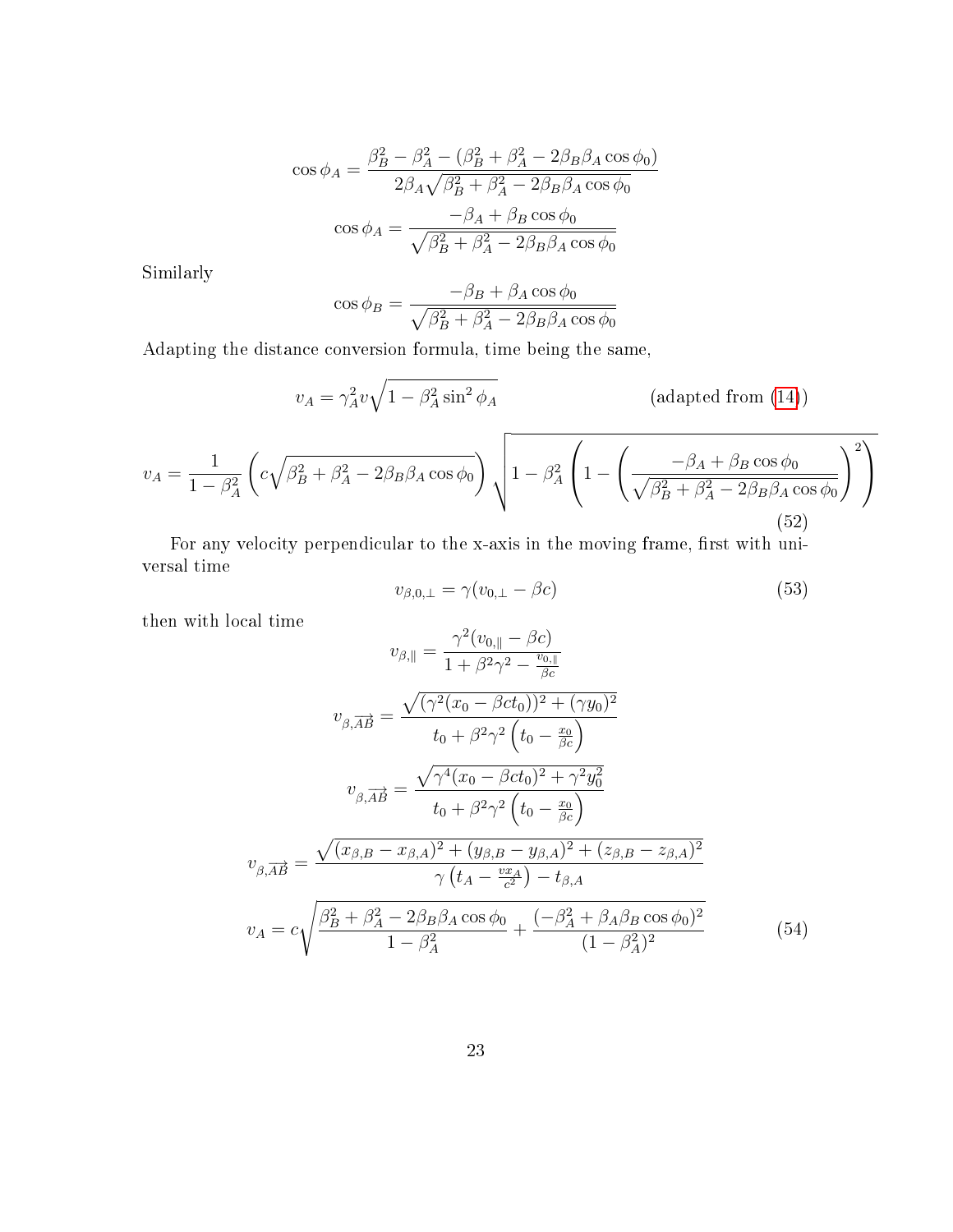Forward Reverse  $t_B = \gamma \left(t_A - \frac{vx_A}{c^2}\right)$  $\left(t_\beta=t_0+\beta^2\gamma^2\left(t_0-\frac{x_0}{\beta c}\right)\right)\;\;\;(\;\;\;\;t_0=t_\beta+\frac{\beta x_\beta}{c})$ c (  $x_B = \gamma(x_A - vt_A)$   $x_\beta = \gamma^2(x_0 - \beta ct_0)$   $(x_0 = \frac{x_\beta}{\gamma^2})$  $rac{x_{\beta}}{\gamma^2} + \beta ct_0$  (  $y_B = y_A$   $y_\beta = \gamma y_0$  (  $y_0 = \frac{y_\beta}{\gamma}$  $\frac{g}{\gamma}$  (  $z_B = z_A$   $z_\beta = \gamma z_0$  (  $z_0 = \frac{z_\beta}{\gamma}$  $rac{z_{\beta}}{\gamma}$  (

## <span id="page-23-0"></span>5 Length Standardization and the Physics of Length Contraction

Holding to the principle that isotropic light speed is uniquely a rest frame property, defense of that proposition being reserved for section we consider the reliance of international standards on the equivalence of material and interferometric length standards.

From Doiron and Beers, The Gauge Block Handbook, Dimensional Metrology Group, Precision Engineering Division, National Institute of Standards and Technology:

Gauge block calibration is one of the oldest high precision calibrations made in dimensional metrology. Since their invention at the turn of the century gauge blocks have been the major source of length standardization for industry. . . .

 $\dots$  [We] define the speed of light in vacuum as exactly 299,792,458 m/s, and make length a derived unit. ... Given the defined speed of light, the wavelength of the light can be calculated, and a meter can be generated by counting wavelengths of the light. Methods for this measurement are discussed in the chapter on interferometry.

There are neither clocks nor multiple reference frames in interferometry. For interferometry and solid guage blocks to be compatible length standards, the solid guage block must contract with the contraction, expected by Michelson, of the standing wave pattern of the interferometer light due to the interferometer's motion relative to the rest frame in which light speed is isotropic. Considering that length dimensions of a solid depend on inter-atomic distances that are governed in turn by electromagnetic bonds, this is not surprising; it would be surprising were it otherwise than as FitzGerald conjectured. This now obvious notion did not enter the thinking of others